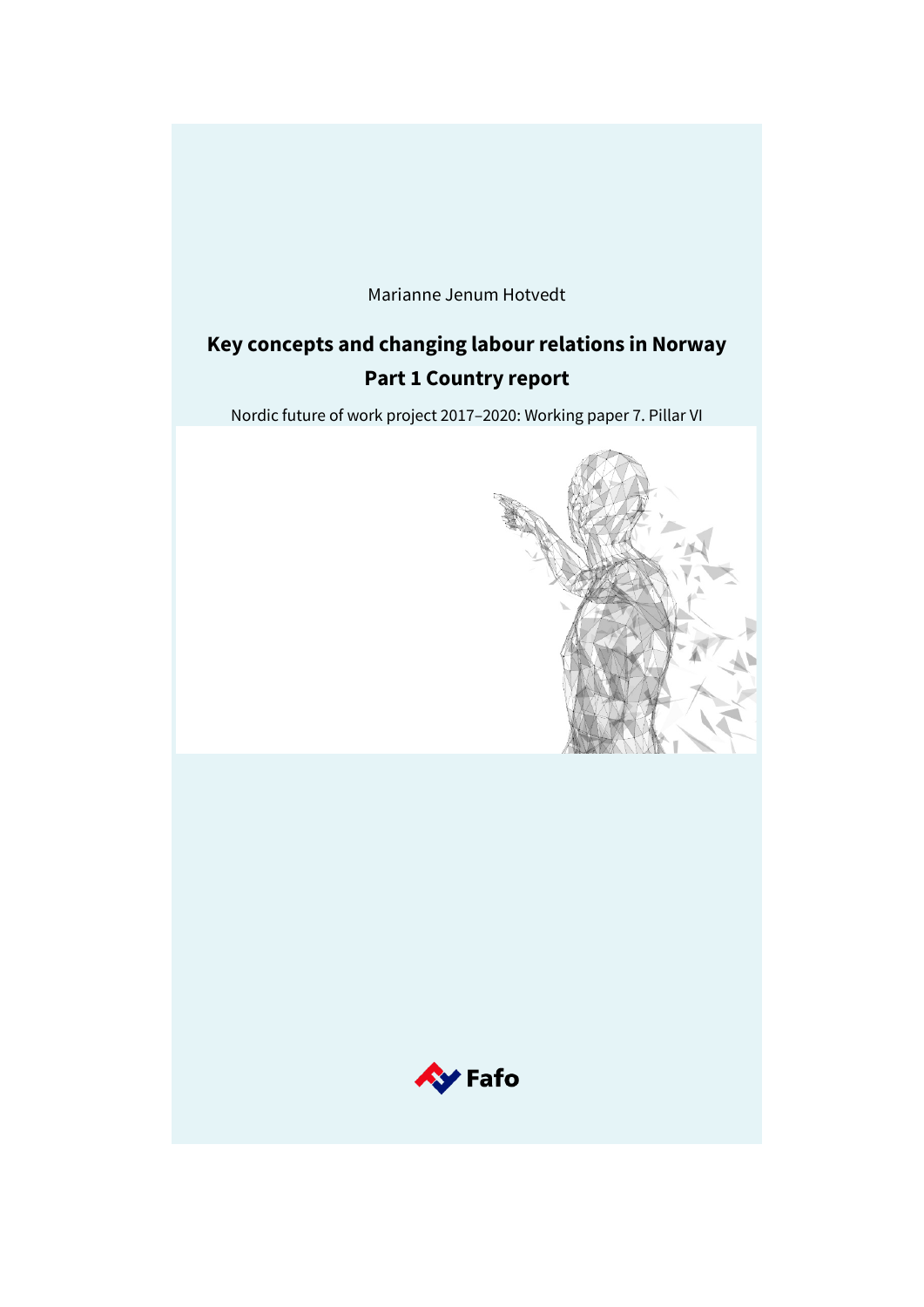© Fafo 2019

Nordic future of work project 2017–2020: Working paper 7. Pillar VI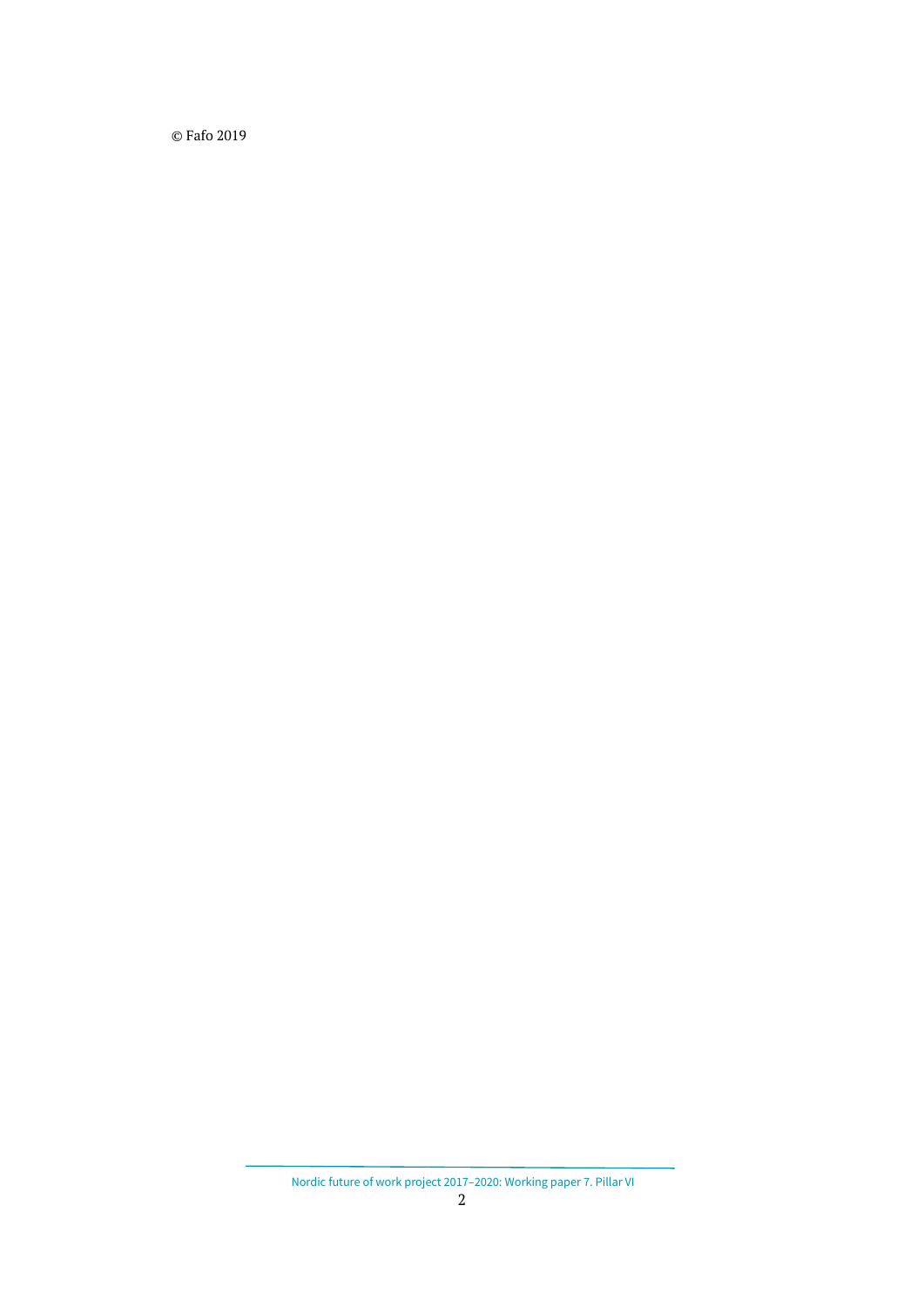# **Contents**

Key concepts and changing labour relations in Norway. Part 1 Country report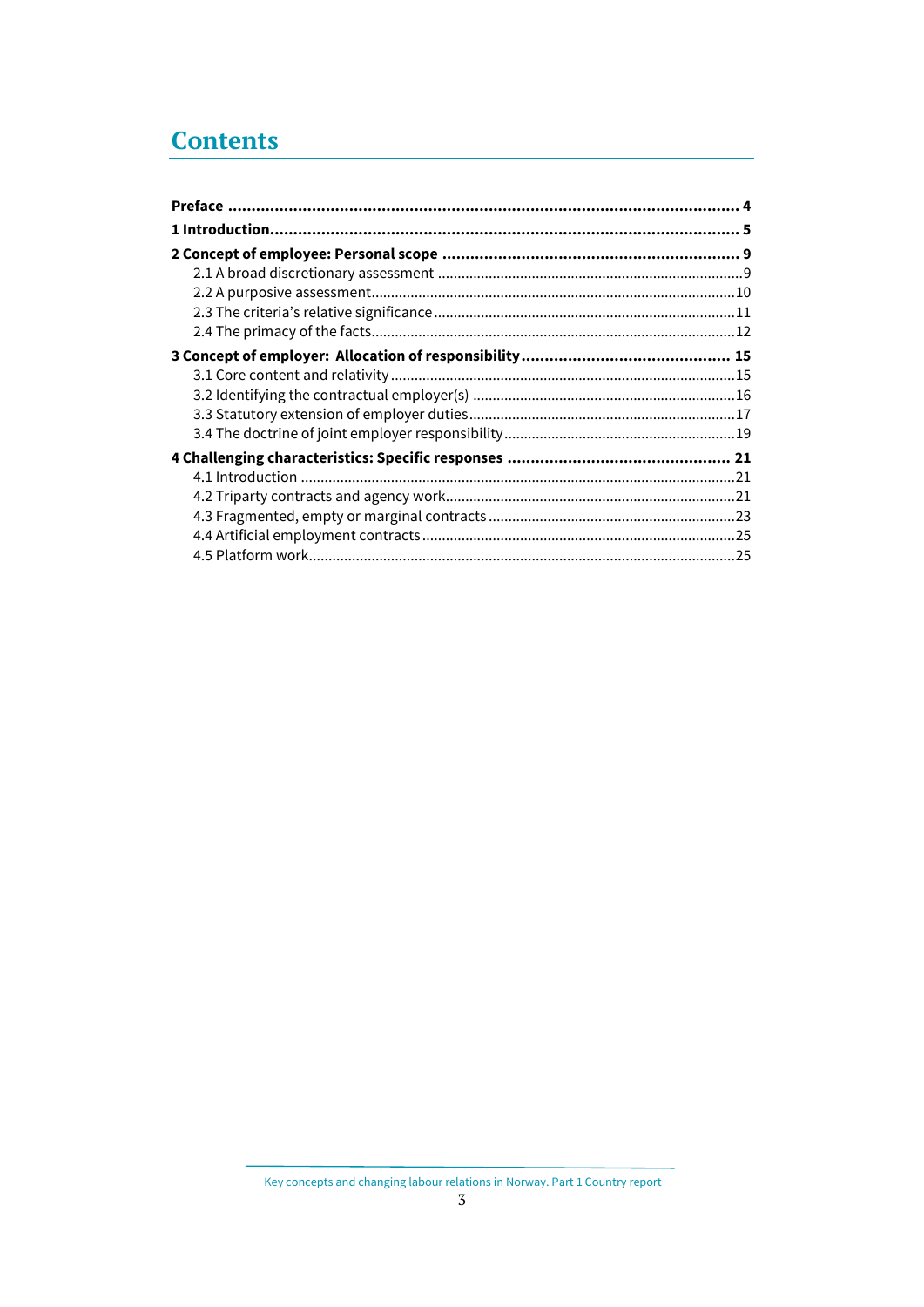## <span id="page-3-0"></span>**Preface**

In the future of work project funded by the Nordic Council of Ministers, more than 30 researchers from the five Nordic countries study:

- What are the main drivers and consequences of the changing future of work in the Nordic countries?
- In what ways will digitalisation, new forms of employment, and platform work influence the Nordic models?
- What kind of renewal in the regulation of labour rights, health and safety, and collective bargaining is warranted to make the Nordic model fit for the future?

Through action and policy oriented studies and dialogue with stakeholders, the objective is to enhance research-based knowledge dissemination, experience exchange and mutual learning across the Nordic boundaries. The project runs from 2017 to 2020, and is organised by Fafo Institute for Labour and Social Research, Oslo.

The project is divided into seven pillars. This paper is part of Pillar VI Labour law & regulations, and this paper presents the labour law framework in Norway and discusses the concepts of employer and employee. The aim is to provide a basis for an analysis of whether and how changing labour relations pose a challenge to Nordic labour law.

August 2019 Marianne Jenum Hotvedt

Nordic future of work project 2017–2020: Working paper 7. Pillar VI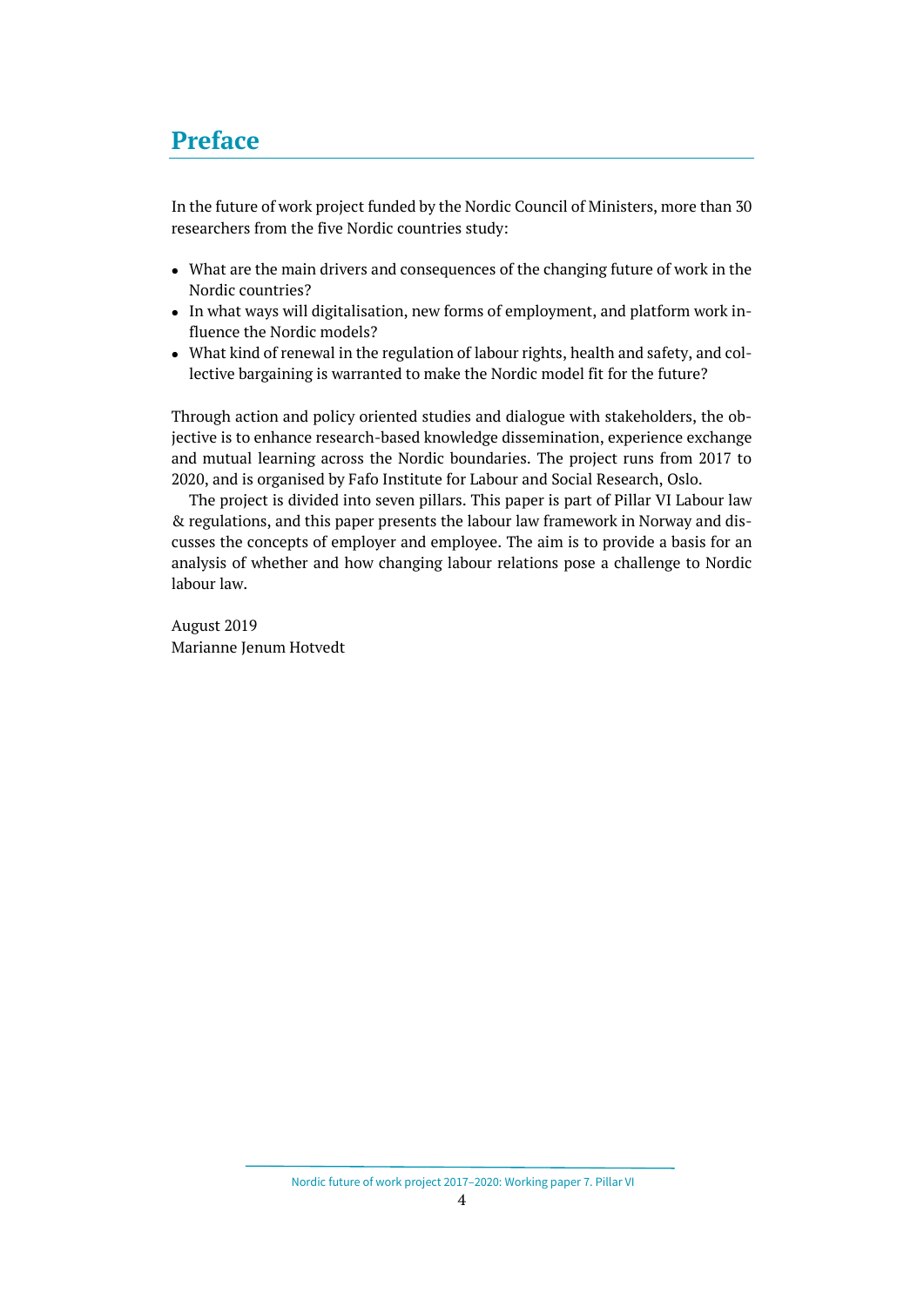## <span id="page-4-0"></span>**1 Introduction**

Changing labour relation may challenge the interpretation and application of the key concepts of labour law in the future. This paper presents the labour law framework in Norway and discusses the concepts of employer and employee.<sup>[1](#page-4-1)</sup> The aim is to provide a basis for an analysis of whether and how changing labour relations pose a challenge to Nordic labour law.

A common notion of the employment relationship has been influential in Norwegian law: A contractual relation characterized by subordination and dependence, of-ten referred to as the contract of employment (arbeidsavtalen).<sup>[2](#page-4-2)</sup> This common notion forms the core of the concepts of employer and employee.

The contract of employment is not explicitly defined in Norwegian legislation. Instead, legislation defines the relation indirectly, by defining its parties; the employer (arbeidsgiver) and the employee (arbeidstaker). There is however not one general and fully *unitary* definition of these key concepts. Definitions vary in different parts of the legal framework.

The labour law framework is characterized by a close interplay between statutory regulation and regulation by collective agreements. Trade union density is 49 percent and has been relatively stable the past  $10$  years.<sup>[3](#page-4-3)</sup> Collective agreements cover ca. 50 percent of employees in the private sector and 100 percent in the public sector, re-sulting in a total coverage of ca. 70 percent.<sup>[4](#page-4-4)</sup> The coverage has been gradually declin-ing the last two decades, and it varies considerably in different sectors.<sup>[5](#page-4-5)</sup>

The main legislative instruments are the Working Environment Act  $(WEA)^6$  $(WEA)^6$  and the Labour Disputes Act  $(LDA)^7$  $(LDA)^7$ .

The WEA primarily regulates *individual* employment relations. The main regulatory approach is to confer rights and duties to the parties of individual employment contracts.[8](#page-4-8) The WEA covers a broad range of issues, such as working environment, whistle-blowing, information and consultation, control measures, working time, (certain types of) discrimination, hiring of employees, requirements regarding written contracts of employment, fixed-term, part-time and temporary agency work, termination of employment, competitive clauses in employment, transfer of undertakings, disputes concerning working condition, regulatory supervision and penal liability. The WEA's explicit objective is focused on protection of individuals, but the act also seeks to balance the need for protection against the need for freedom, flexibility and creating of wealth.<sup>[9](#page-4-9)</sup> Due to the protective purpose, the provisions of the WEA

<span id="page-4-1"></span> $1$  The study design is presented in Marianne Jenum Hotvedt and Natalie Videbæk Munkholm, "Labour law in the future of work. Introduction paper", *Fafo-paper 2019:06* [Hotvedt/Munkholm 2019].

<span id="page-4-3"></span><span id="page-4-2"></span><sup>&</sup>lt;sup>2</sup> The tradition is rooted in Paal Berg, *Arbeidsrett*, 1930, p. 37 ff.<br><sup>3</sup> Kristine Nergaard, "Organisasjonsgrader, tariffavtaledekning og arbeidskonflikter 2016/2017",

*Fafo-notat 2018:20* [Nergaard 2018a] p. 10.

<span id="page-4-4"></span><sup>4</sup> Nergaard 2018a p. 23 ff.

<span id="page-4-5"></span><sup>5</sup> Nergaard 2018a p. 27 and 32.

<span id="page-4-6"></span><sup>6</sup> Lov 17. juni 2005 nr. 62 om arbeidsmiljø, arbeidstid og stillingsvern mv. (arbeidsmiljøloven, WEA).

<span id="page-4-7"></span><sup>7</sup> Lov 27. januar 2012 nr. 9 om arbeidstvister (arbeidstvistloven, LDA).

<span id="page-4-8"></span><sup>8</sup> Ot.prp. nr. 49 (2004–2005) p. 73–74 and Ot.prp. nr. 49 (1983– 84) p. 17.

<span id="page-4-9"></span><sup>9</sup> The obective is expressed in more detail in WEA § 1-1. The need to balance oposing interests is discussed in the preparatory works, see i.a. Ot.prp. nr. 49 (2004–2005) p. 61.

Key concepts and changing labour relations in Norway. Part 1 Country report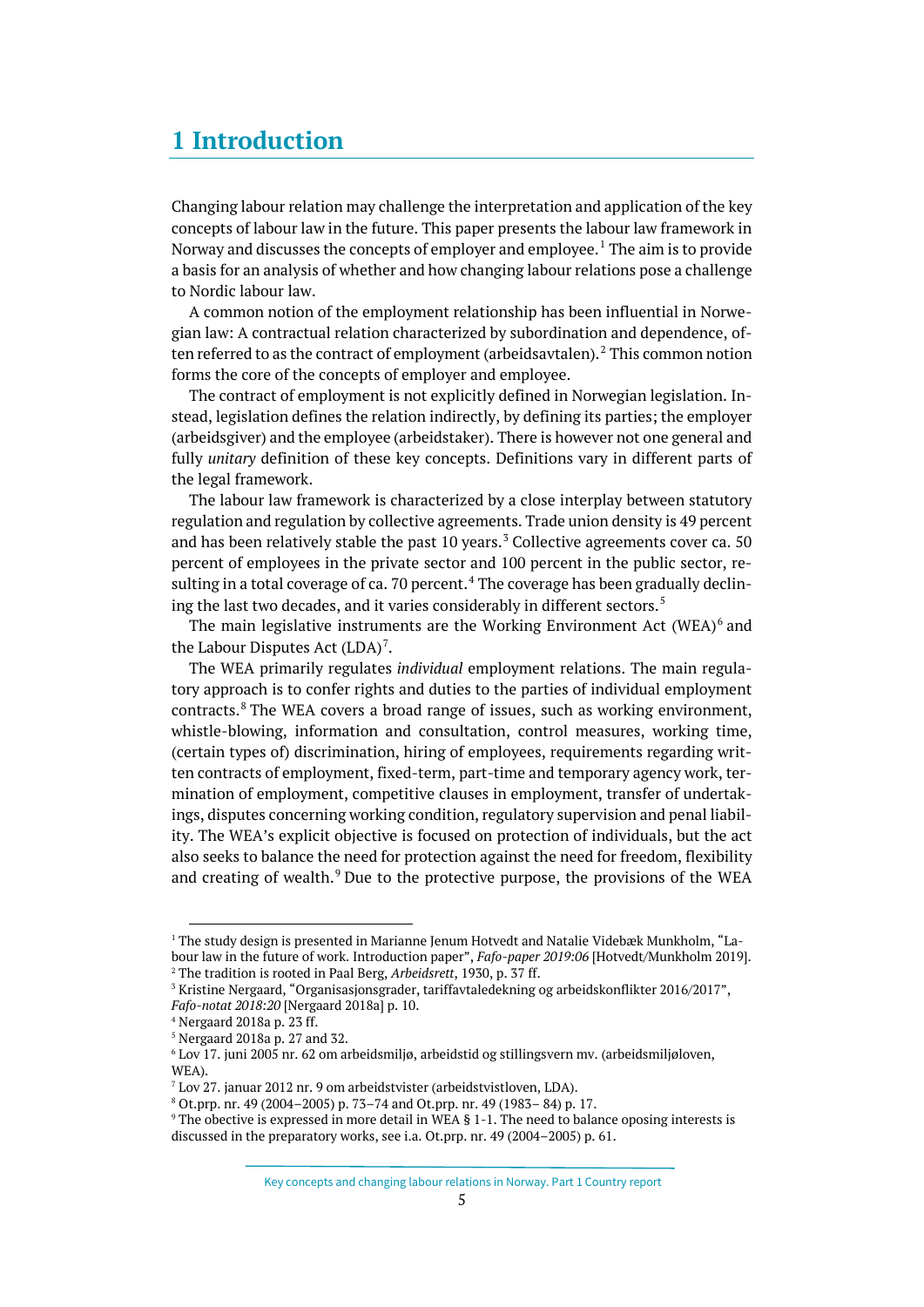cannot be derogated *in pejus* of the employee, neither by individual nor collective agreement, unless explicitly stated in the act.<sup>[10](#page-5-0)</sup>

The LDA sets the main framework for *collective* employment relations, by defining the relevant type of collective agreement (tariffavtale) and recognizing its distinctive legal effects, and by establishing procedures and mechanisms for conflict resolution on a collective level. A collective agreement (tariffavtale) is legally binding, both for the parties and for the members covered by the agreement, whether they are individuals or organisations. Terms and conditions in a collective agreement cannot be derogated by individual employers and employees bound by the agreement; such individual terms are not legally valid, cf. LDA § 6. Consequently, collective agreements have normative effects in individual employment relations.<sup>[11](#page-5-1)</sup>

The legislator has traditionally refrained from legislating on certain issues. There is a strong tradition to leave wages to collective bargaining and thus no statutory (general) minimum wage. The Extension  $Act^{12}$  $Act^{12}$  $Act^{12}$  however empowers an independent administrative law body (Tariffnemnda) to adopt public law regulations on minimum terms and conditions for employment relations (allmenngjøringsforskrifter).<sup>[13](#page-5-3)</sup> The regulations have reference to specific provisions in a collective agreement for the branch or industry concerned. An estimated 10 percent of employees in the private sector are covered by such regulations.<sup>[14](#page-5-4)</sup>

Furthermore, the Holiday Act regulates rights to annual leave with pay for employees.[15](#page-5-5) Separate acts regulate the employers' duty to provide work injury insurance and occupational pension.<sup>[16](#page-5-6)</sup> The Equality and Anti-Discrimination Act (EDA) provides protection against (most types of) discrimination and includes specified rights and duties in the employment context.<sup>[17](#page-5-7)</sup>

In this legal framework, there are nuances in the wording of definitions of employer/employee. The definitions in the WEA and the LDA are basically identical. An employee is defined as "anyone who performs work in the service of another", and employer is defined as "anyone who has engaged an employee to perform work in his service".<sup>[18](#page-5-8)</sup>

In other statutory acts, definitions vary to some extent. In the Holiday Act, the wording of the definition of employee is identical to the WEA and the LDA, while employer is not explicitly defined. There are no explicitly definitions in the EDA.

<span id="page-5-0"></span> $10$  Cf. WEA § 1-9. The provisions on working time are however to a large extent derogable by collective agreements on a central level, cf. WEA § 10-12 (4).

<span id="page-5-1"></span><sup>&</sup>lt;sup>11</sup> See further Stein Evju, "Norge", i: Tore Sigeman m.fl., Arbetsrätten i Norden. 1990 p. 225-316, p. 251–253.

<span id="page-5-2"></span> $12$  Lov 4. juni 1993 nr. 58 om allmenngjøring av tariffavtaler m.v. (allmenngjøringsloven, the Extension Act).

<span id="page-5-3"></span><sup>&</sup>lt;sup>13</sup> See further Stein Evju, "Safeguarding National Interests. Norwegian Responses to Free Movement of Services, Posting of Workers and the Services Directive", in Stein Evju (ed.) Cross-Border Services, Posting of Workers and Multilevel Governance, Departement of Private Law Skriftserie 193 2013 p. 225–259.

<span id="page-5-4"></span><sup>14</sup> Nergaard 2018 p. 36.

<span id="page-5-5"></span><sup>&</sup>lt;sup>15</sup> Lov 29, april 1988 nr. 21 om ferie (ferieloven, the Holiday Act).

<span id="page-5-6"></span><sup>&</sup>lt;sup>16</sup> Lov 16. juni 1989 nr. 65 om yrkesskadeforsikring and lov 21. desember 2005 nr. 124 om obligatorisk tjenestepensjon.

<span id="page-5-7"></span><sup>17</sup> Lov 16. juni 2017 nr. 51 om likestilling og forbud mot diskriminering (likestillings- og diskrimineringsloven, EDA).

<span id="page-5-8"></span><sup>18</sup> Cf. WEA § 1-8 and LDA § 1 a and b.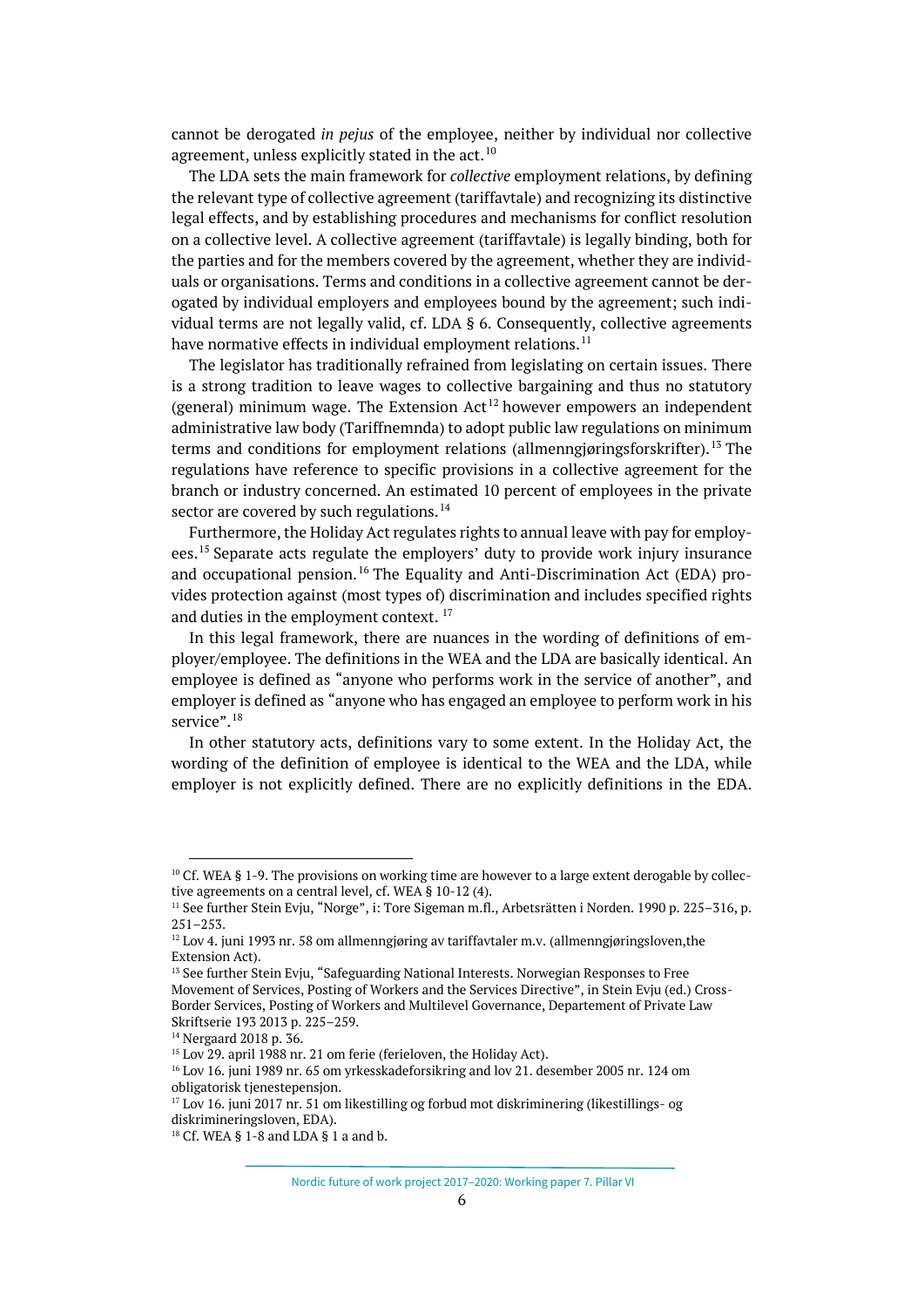Slightly wider definitions of employee and employer occur in legislation on work in-jury insurance and tort.<sup>[19](#page-6-0)</sup> The definitions of employee and employer in legislation on tax and social security are also slightly different.<sup>[20](#page-6-1)</sup>

Notwithstanding these definitions, the regulatory approach to the key concepts is basically *jurisprudential*. The definitions as such provide limited guidance on how to define the scope of protection (in particular the distinction between employees and independent contractors), and how to identify the responsible party (or parties). Instead, case law has played a vital part in defining the key concepts and the employment relation.

In principle, this approach allows a nuanced and adaptable interpretation and application of both concepts. In practice, however, the approach to the concept of employee (which mainly concerns the personal *scope of protection*) is distinctly different from the approach to the concept of employer (which mainly concerns the *allocation of responsibilities*). Therefore, the two concepts are discussed separately, in section 2 and 3, with a focus on the labour law context. Section 4 addresses more specifically the responses in national law to certain challenging characteristics present in labour relations today.

The enforcement mechanisms are however common. Disputes on employment status and/or allocation of employer responsibility are decided by the courts, and there are no specific tribunal, commission etc. available for solving such disputes. Ordinary courts decide on individual claims, whether the legal basis for the claims are statutory rights or collective agreements. When ordinary courts interpret collective agreements in order to decide on individual claims, the exclusive competence of The Labour Court (Arbeidsretten) must however be respected. The Labour Court decides cases concerning collective claims, i.a. on the interpretation of collective agree-ments.<sup>[21](#page-6-2)</sup> If the Labour Court has ruled on a specific interpretation of a collective agreement, this applies to any contract of employment based on the collective agreement, and ordinary courts – including the Supreme Court – must build on this inter-pretation.<sup>[22](#page-6-3)</sup> Questions of employment status and/or allocation of responsibility may also arise in cases handled by other authorities, such as the Labour Inspection Authority (Arbeidstilsynet) and the Anti-Discrimination Tribunal (Likestillings- og diskrimineringsnemnda).

In August 2019, The Ministry of Labour and Social Affairs appointed a committee with a mandate to consider whether the legal framework of labour relations and busi-ness structures is sufficiently predictable, suitable and adaptable for the future.<sup>[23](#page-6-4)</sup>

Key concepts and changing labour relations in Norway. Part 1 Country report

<span id="page-6-0"></span><sup>&</sup>lt;sup>19</sup> See the corresponding definitions in the Work Injury Insurance Act § 2 and the Tort Act (lov 13. juni 1969 nr. 26 om skadeserstatning) § 2-1 nr. 2 and 3.<br><sup>20</sup> See the definition of employee in the Social Security Act (lov 28. februar 1997 nr. 19 om fol-

<span id="page-6-1"></span>ketrygd) § 1-8 and of employer in the Tax Payment Act (lov 17. juni 2005 nr. 67 om betaling og innkreving av skatte- og avgiftskrav) § 4-1 (1) c.<br><sup>21</sup> On the exclusive competence of the Labour Court, see LDA § 33 and § 34. The Labour Court de-

<span id="page-6-2"></span>cides on legal disputes between organisations of employees and employers or organisations of employers concerning validity, interpretation or existence of a collective agreement, and claims based on a collective agreement. Furthermore, the Labour Court decides on disputes concerning breach of the peace obligation and of regulations on interest disputes, and on liability for breach of collective agreements.

<sup>&</sup>lt;sup>22</sup> Cf. LDA § 34 (2) and i.a.HR-2019-424-A (para. 39).

<span id="page-6-4"></span><span id="page-6-3"></span><sup>&</sup>lt;sup>23</sup> See the press release: https://www.regieringen.no/no/aktuelt/utvalg-skal-se-pa-fremtidens-ar[beidsliv/id2666279/.](https://www.regjeringen.no/no/aktuelt/utvalg-skal-se-pa-fremtidens-arbeidsliv/id2666279/)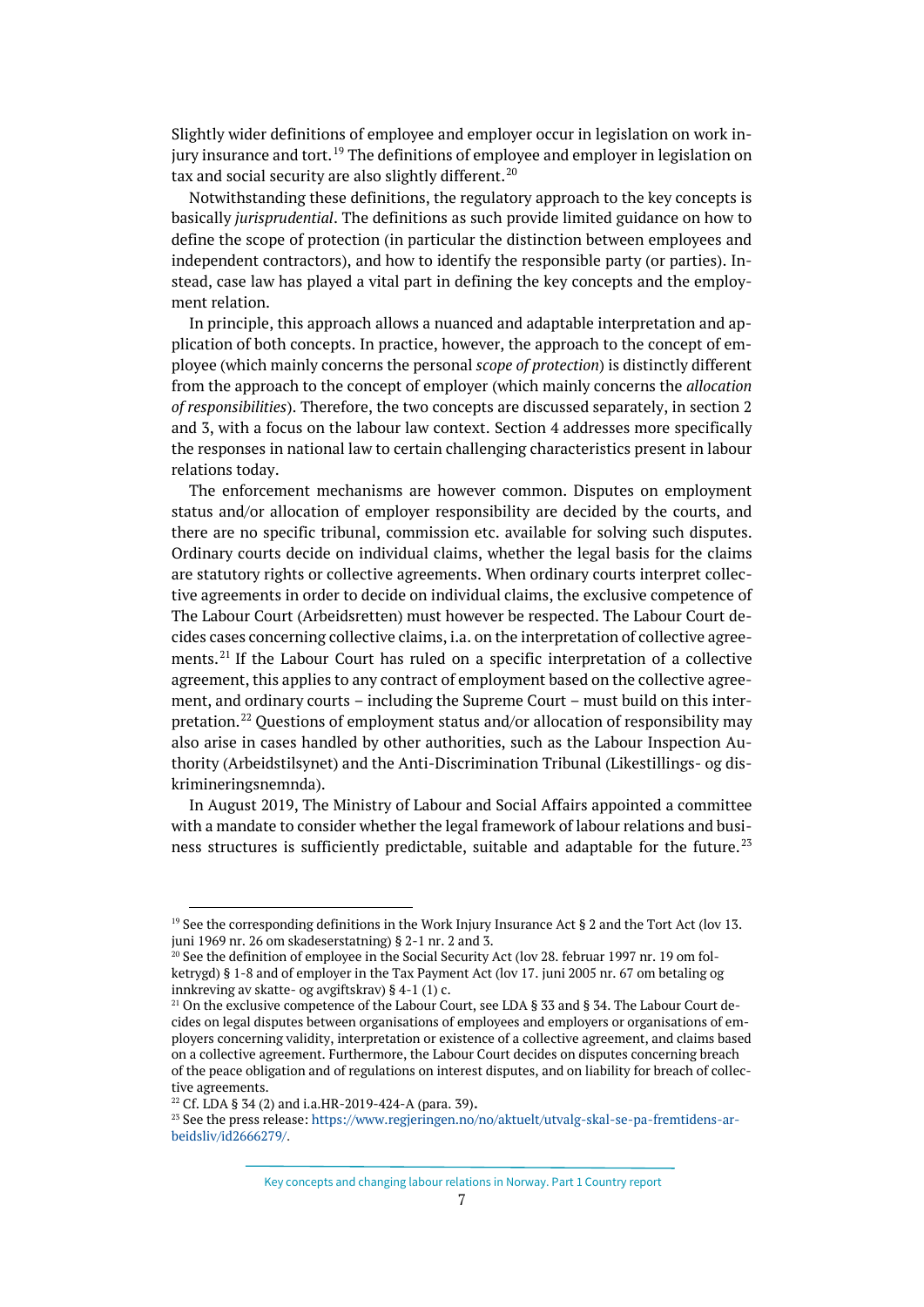This includes assessing the concepts of employee and employer and the legal regulations of different types of non-standard work such as agency work, fixed-term work, platform work etc. The committee consists of representatives from the main trade unions and employers' organisations as well as three independent experts. The committee will submit their report to the Ministry by June 1 2021.

Nordic future of work project 2017–2020: Working paper 7. Pillar VI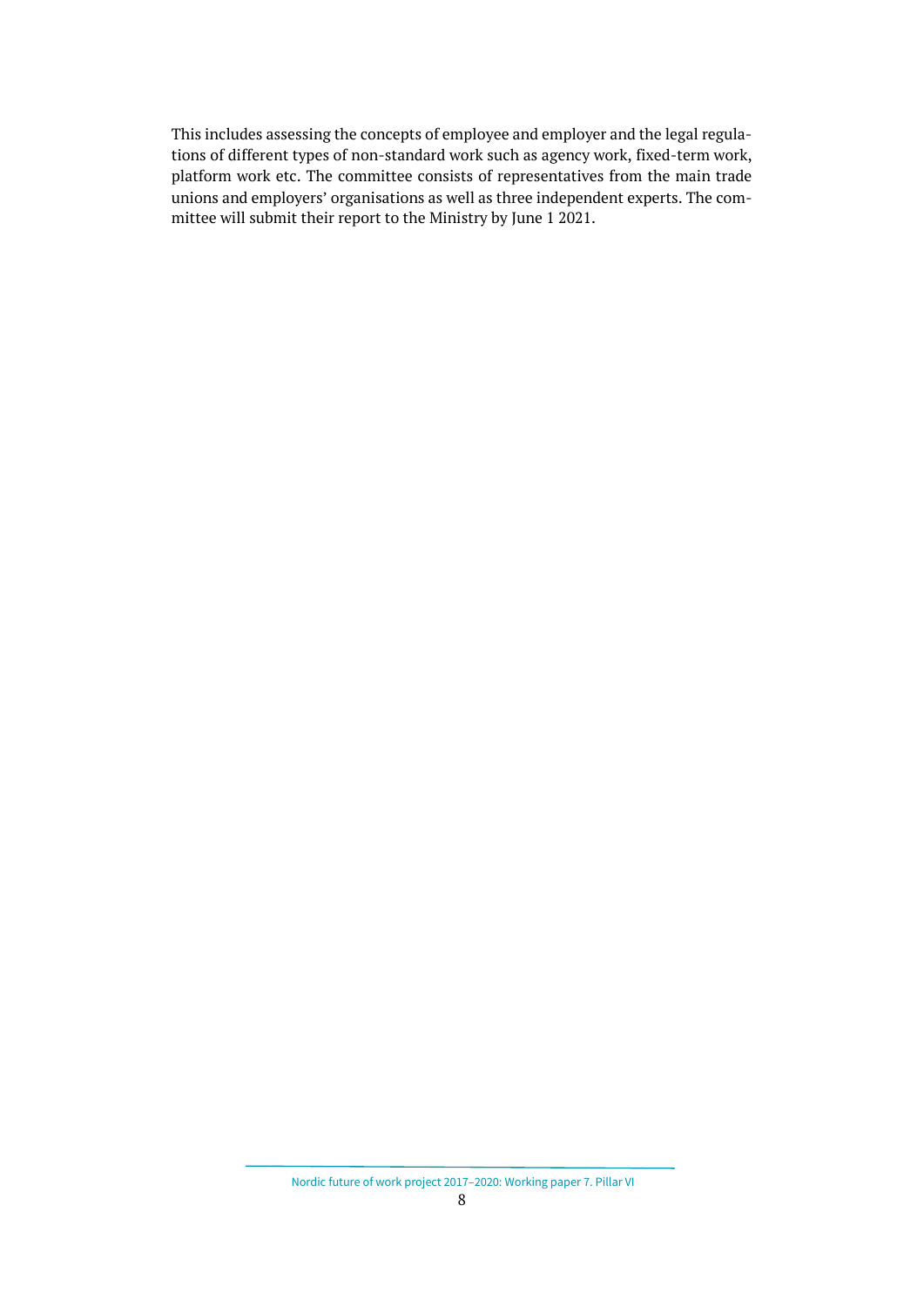## <span id="page-8-0"></span>**2 Concept of employee: Personal scope**

#### <span id="page-8-1"></span>**2.1 A broad discretionary assessment**

Whether a person is an employee depends on a broad discretionary assessment of the realities of the relation, guided by certain criteria. The criteria serve as positive indicators of an employment contract and are listed in the preparatory works to the WEA:

- the worker is obliged to stay in service to perform personal work and cannot use substitutes on his/her own account;
- the worker is obliged to submit to the employer's supervision and control of the work;
- the employer provides the work location, machines, tools, work materials or other equipment necessary to perform the work;
- the employer bears the risk for the work result;
- the worker is remunerated by some form of wage;
- the parties' relation is relatively stable and is terminable with notice;
- the worker mainly works for one employer.  $24$

The criteria reflect the broad and facts-oriented nature of the assessment. The list – and, hence, the assessment, is not limited to contractual obligations, practices are included.

According to the preparatory works, an employment contract is characterized by the *dependent* and *subordinated* position of the employee vis-à-vis the employer. [25](#page-8-3) The list of criteria indicates that different types of dependency and subordination are relevant. Some criteria point to *legal obligations* that represent personal and organizational dependency: the obligation to stay at service to perform personal, subordinate work. Other criteria concern the *distribution of economic risks* and type of remuneration, and aim at revealing whether the worker stays at service, as opposed providing services (a specific work result) on his/her own account. The list also includes criteria that describe the duration and/or stability of the relation. These criteria target relations of *actual economic dependency*. The list therefore reflects the relevance of both personal, organizational and economic dependency and subordination, both contractual and actual.

The list is however not exhaustive, other factors and considerations may have relevance in a specific case. An *individualized* case-by-case assessment is apparently required, as several of the criteria point to factors that may vary among persons performing work under the same (formal) contractual arrangement. Furthermore, the assessment is *dynamic* and takes account of practice developments between the par-ties.<sup>[26](#page-8-4)</sup>

<span id="page-8-2"></span> $24$  Ot.prp. nr. 49 (2004–2005) p. 73, author's translation. The criteria are basically the same as in the preparatory works to the Holiday Act. A similar, but slightly different list is found in the preparatory works to the Social Security Act, which also has relevance fot the Tax Payment Act.  $25$  Ot.prp. nr. 49 (2004–2005) p. 73.

<span id="page-8-4"></span><span id="page-8-3"></span><sup>26</sup> See i.a. Rt. 1993 s. 231.

Key concepts and changing labour relations in Norway. Part 1 Country report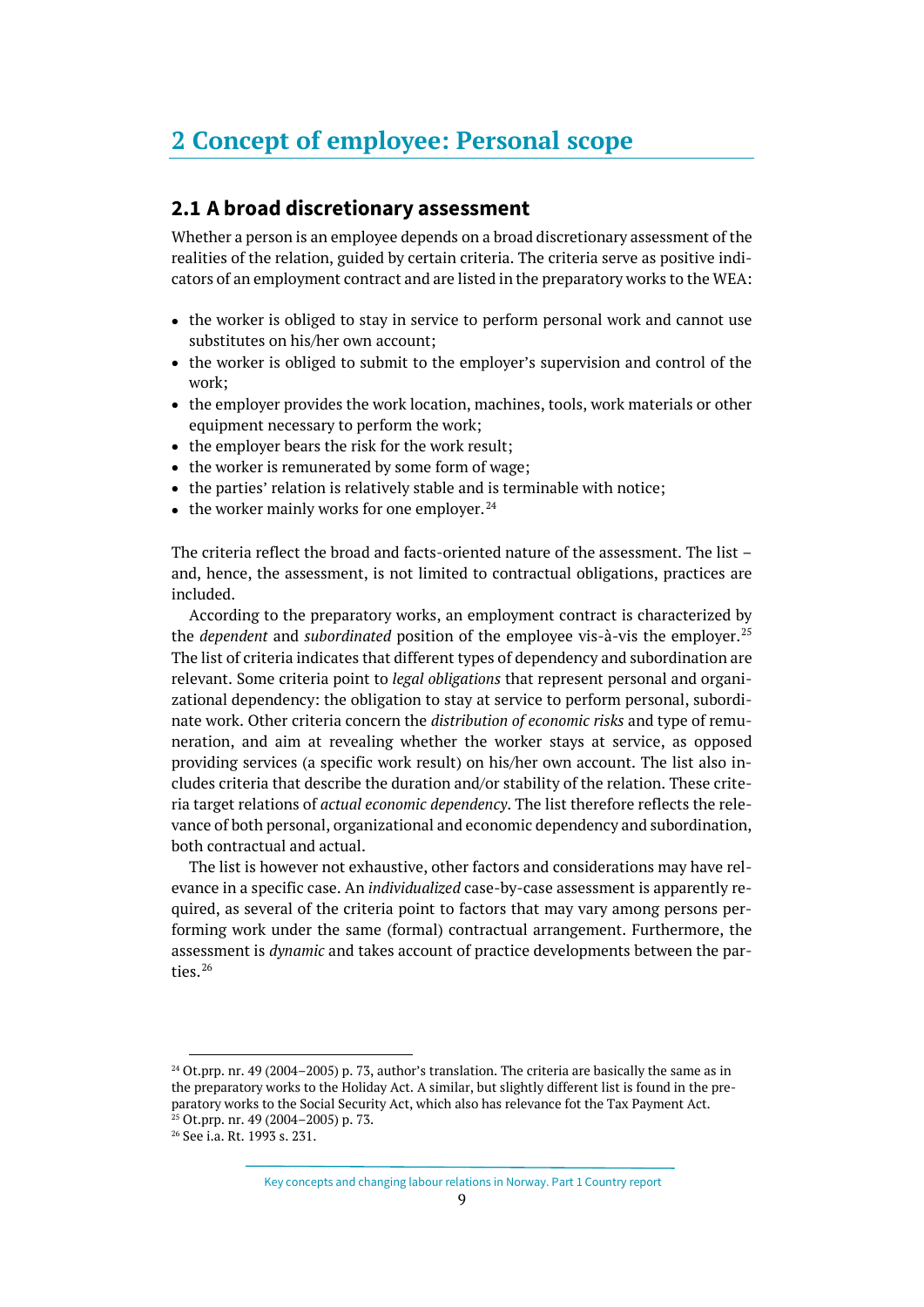How – more precisely – to draw the distinction between dependent work (employees) and independent work (independent contractors), is left to case law. The preparatory works of the WEA underline an important advantage of this approach; an *adaptable concept* of employee. It is explicitly stated that the concept can – and should – adapt to changed realities and new forms of work:

Even more importantly, there *should be room for developing the concept [of employee], corresponding to new ways of organising work and new work relations*. This development can and should happen in jurisprudence. The Committee finds that the criteria and overall assessment applied by the courts, to a sufficient degree, respond to the need for flexibility and predictability. The Committee, however, expects *future court decisions to reflect further developments in the labour market*. [27](#page-9-1)

In recent jurisprudence, the Supreme Court has structured the assessment according to the list of criteria. The Court has considered each criteria respectively, decided whether it points to an employment contract or not, and then made an overall assessment.

Differences in statutory definitions, lists of criteria and classification practices can make it difficult to consider a *general* legal status as an employee. In recent case law, two types of claims seem to dominate. First, claims concerning *specific rights* con-ferred to employees, such as holiday pay or work injury insurance.<sup>[28](#page-9-2)</sup> Second, claims for (permanent) *employment* with a specific employer.<sup>[29](#page-9-3)</sup>

#### <span id="page-9-0"></span>**2.2 A purposive assessment**

The purpose of the relevant legal framework affects the concept of employee in several ways. First, nuances in statutory definitions are often justified by reference to the purpose of the specific legal norms.<sup>[30](#page-9-4)</sup> Second, diverging lists of criteria and diverging classification is related to the purpose pursued in different parts for the legal framework. For instance, a partner in a law firm was considered an employee in the context of employer responsibility in tort law, with reference to the purpose of providing adequate protection for the injured party.<sup>[31](#page-9-5)</sup> Third, recent developments seem to enhance the purposive element. The Supreme Court has stated that a purposive assessment is the "methodological approach" to the interpretation and appli-cation of the concept of employee.<sup>[32](#page-9-6)</sup> The court has explicitly said that the notion of a unitary concept only serves as a starting point.<sup>[33](#page-9-7)</sup> Recent case law gives several examples where a purposive assessment has been decisive, leading to diverging classification practices depending on the legal framework and the purpose pursued. [34](#page-9-8) Therefore, the concept of employee can be characterized as a variable concept within

<span id="page-9-1"></span> $27$  NOU 2004: 5, p. 163, author's translation, emphasis added.

<span id="page-9-2"></span><sup>28</sup> See i.a. Rt. 2013 s. 354 and Rt. 2010 s. 93.

<span id="page-9-3"></span><sup>29</sup> See i.a. Rt. 2013 s. 342 and HR-2016-1366-A.

<sup>&</sup>lt;sup>30</sup> See i.a. on the definitions in social security law in NOU 1990: 20 s. 173.

<span id="page-9-6"></span><span id="page-9-5"></span><span id="page-9-4"></span><sup>31</sup> Rt. 2015 s. 475. Compensation for the injured parties (the heirs of a deceased client) was in this case dependent on employer liability for the firm, as no other basis for liability was applicable.  $32$  Rt. 2015 s. 475 (para. 65), with reference to Rt. 2013 s 354 (para. 39). This was reaffirmed in a labour law context in HR-2016-1344-A (para 60).<br><sup>33</sup> Rt. 2015 s. 475 (para. 64).

<span id="page-9-8"></span><span id="page-9-7"></span><sup>34</sup> See in particular Rt. 2010 s. 93, Rt. 2015 s. 475 and HR-2017-344.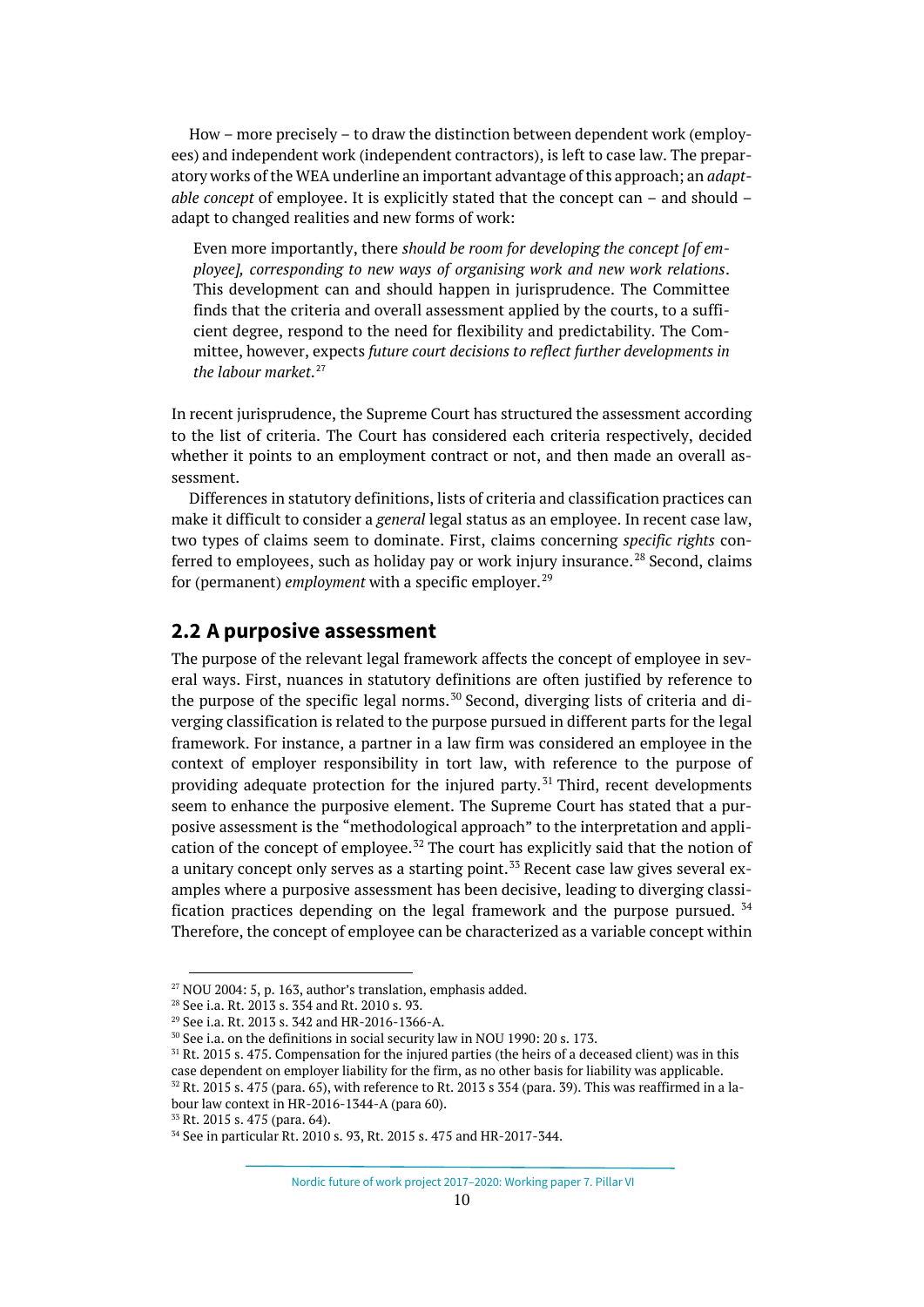in a common, yet flexible, frame.<sup>[35](#page-10-1)</sup> Based on these developments, it has been suggested that the variations in the concept of employee form three branches; one of labour law, one of tort and insurance law and one of tax and social security law.<sup>[36](#page-10-2)</sup>

In the labour law context, the protective purpose of statutory regulations has traditionally played a significant role for the interpretation and application of the concept of employee. An influential statement from the Supreme Court – that concept of employee must be given "a wide interpretation" – was derived from the protective purpose.<sup>[37](#page-10-3)</sup> The protective purpose also justifies the "primacy of the facts", an assessment focusing on realities rather than formal contractual arrangements, see further in section 2.4.

The Supreme Court has explained the protective purpose as follows:

It is the intention of the legislator that *those in need for the protection* provided by the Working Environment Act, the Holiday Act etc., *are protected*. [38](#page-10-4)

In the closer assessment based on the criteria, the Court seems to focus on the need for protection due to subordination and/or dependency. The Court has also stressed that the assessment should *not* be a mechanical consideration of the criteria.[39](#page-10-5)

Consequently, the purposive approach clarifies the *aim* of the assessment; identifying persons in need for labour law protection, due to a work relation characterized by subordination and/or dependency. The approach thereby clarifies the *justification* for the guiding criteria. Their relevance rests on being suitable indicators of subordination and/or dependency. Furthermore, as the list of criteria is not exhaustive, the purposive approach gives guidance for what *other* factors and considerations that may be included in the assessment. Other factors that indicate need for protection due to subordination and/or dependency may be relevant.

As mentioned above, the preparatory works states that the concept can – and should – adapt to new forms of work. Thus, is has been argued that the purposive approach require a critical assessment of the criteria, and that the list should be supplemented if the criteria no longer reflect the purpose when applied to new forms of work. [40](#page-10-6)

#### <span id="page-10-0"></span>**2.3 The criteria's relative significance**

Due to the purposive approach and the broad and discretionary nature of the assessment, the relative significance of the criteria can hardly be defined in general. As the criteria serve as indicators of subordination and/or dependency, the combination of criteria determining the specific case, may vary from case to case. As mentioned, the assessment should not be a mechanical consideration of the criteria. Although the

<span id="page-10-1"></span> <sup>35</sup> Marianne Jenum Hotvedt, "Arbeidstaker – quo vadis? Den nyere utviklingen av arbeidstakerbegrepet", *Tidsskrift for Rettsvitenskap* nr. 1 2018 p. 42–103 [Hotvedt 2018a], p. 51.

<sup>36</sup> *Ibid*. p. 64.

<span id="page-10-3"></span><span id="page-10-2"></span> $37$  Rt. 1984 s. 1044 (p. 1048). This statement is repeated in later cases, see i.a. Rt 2013 s. 354 (para. 39).

<span id="page-10-4"></span> $38$  Rt 2013 s. 354 (para. 39). Author's translation, emphasis added.<br> $39$  Rt 2013 s. 354 (para. 57). See also Rt. 2013 s. 342 (para. 46).

<span id="page-10-6"></span><span id="page-10-5"></span><sup>&</sup>lt;sup>40</sup> See Marianne Jenum Hotvedt. "The contract-of-employment test renewed. A Scandinavian approach to platform work", *Spanish Labour Law and Employment Relations Journal,* No. 1–2 2018 [Hotvedt 2018b], p. 56–74.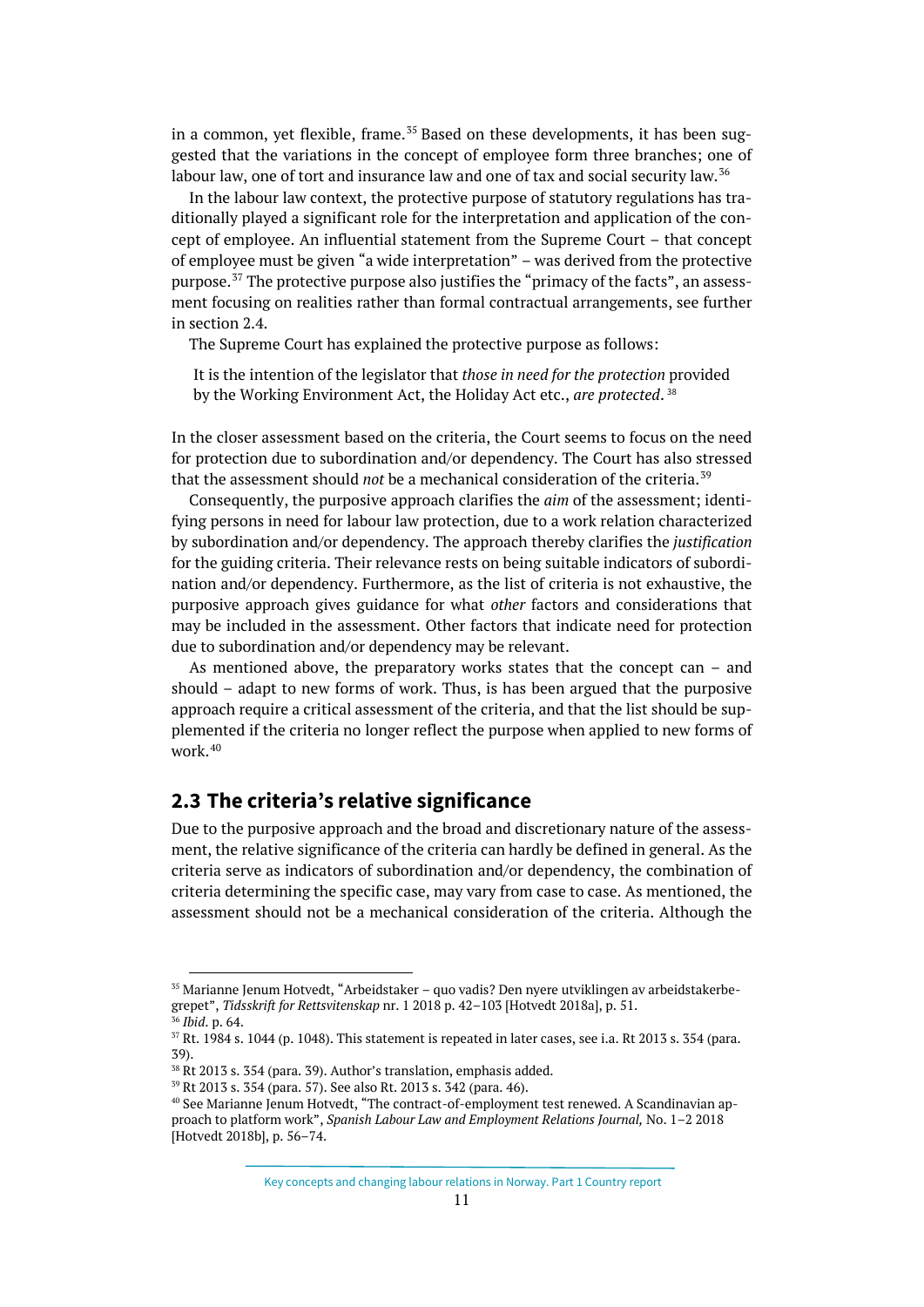purposive approach provides guidance, there are no explicit norms guiding the balancing of criteria or the overall assessment.

Nonetheless, the first two criteria – a continuous duty to perform personal work and the obligation to submit to supervision and control – are generally considered most important. The assessment usually focuses particularly on these criteria, and they are typically decisive: If they are found to be present, the worker will normally be considered an employee. $41$  This is not surprising, as they strongly indicate both personal and organizational subordination.

Still, traditionally, these two criteria have not been considered essential or necessary to be an employee. An older case from the Supreme Court, Rt. 1968 s. 725, illustrates that rights as an employee does not necessarily require a duty to perform personal work or to submit to supervision and control. The woman in question performed leatherwork under an informal arrangement with a factory, and the case concerned the right to holiday pay. She was free to leave the work to others, and worked from home whenever and wherever she pleased, without supervision. The work relation was however stable and the work provided the only income for her and her family. With reference to the purpose of the Holiday Act, the Supreme Court simply found it reasonable – "most natural" – that she should be entitled to holiday pay. The case serves as an example of several aspects of the concept of employee: Actual economic dependency can be sufficient to be an employee. Thus, individual circumstances can be decisive. In this case, the financial and family situation had relevance. And – perhaps most importantly – a reference to the purpose (securing income by providing holiday pay) paved the way for this assessment.

However, recent case law may entail a stronger emphasis on the criteria of personal work under supervision and control. In HR-2016-1366-A, the Supreme Court emphasized the general significance of these two criteria. The court stated that employer supervision and control is "particularly central" when considering whether there is a relation of subordination and dependency, and referred to this criteria as a "requirement". [42](#page-11-2) The court also commented, in an *obiter dictum*, that a possibility to leave the work to others, would "exclude" a contract of employment.<sup>[43](#page-11-3)</sup>

There is some doubt whether these statements should be understood literally. Considering the two criteria as necessary requirements would not fit well with the purposive approach. It could also challenge the established principle of primacy of the facts. It is therefore argued that employment status still can be based on actual economic dependency.<sup>[44](#page-11-4)</sup>

### <span id="page-11-0"></span>**2.4 The primacy of the facts**

A principle of "the primacy of the facts" applies to the concept of employee. Due to the protective character and purpose of labour law, the *realities* are decisive when assessing the relation. Considering realities as opposed to formal contractual arrangements is closely related to the need to counteract circumvention of labour law. This has several implications.

Nordic future of work project 2017–2020: Working paper 7. Pillar VI

<span id="page-11-1"></span> <sup>41</sup> See i.a. ARD 1955 s. 117, Rt. 1958 s. 1229, ARD 1968 s. 36, Rt. 1992 s. 534, Rt. 2013 s. 354 and HR-2016-1366-A.

<span id="page-11-2"></span><sup>42</sup> HR-2016-1366-A (para 63, 64 and 72). Further on the circumstances of the case, see section 4.2. <sup>43</sup> HR-2016-1366-A (para. 70).

<span id="page-11-4"></span><span id="page-11-3"></span> $44$  Hotvedt 2018a p. 65–67. Fougner 2018 p. 82 consider Rt. 1968 s. 725 as still relevant and as a "good example of applying purposive arguments", author's translation.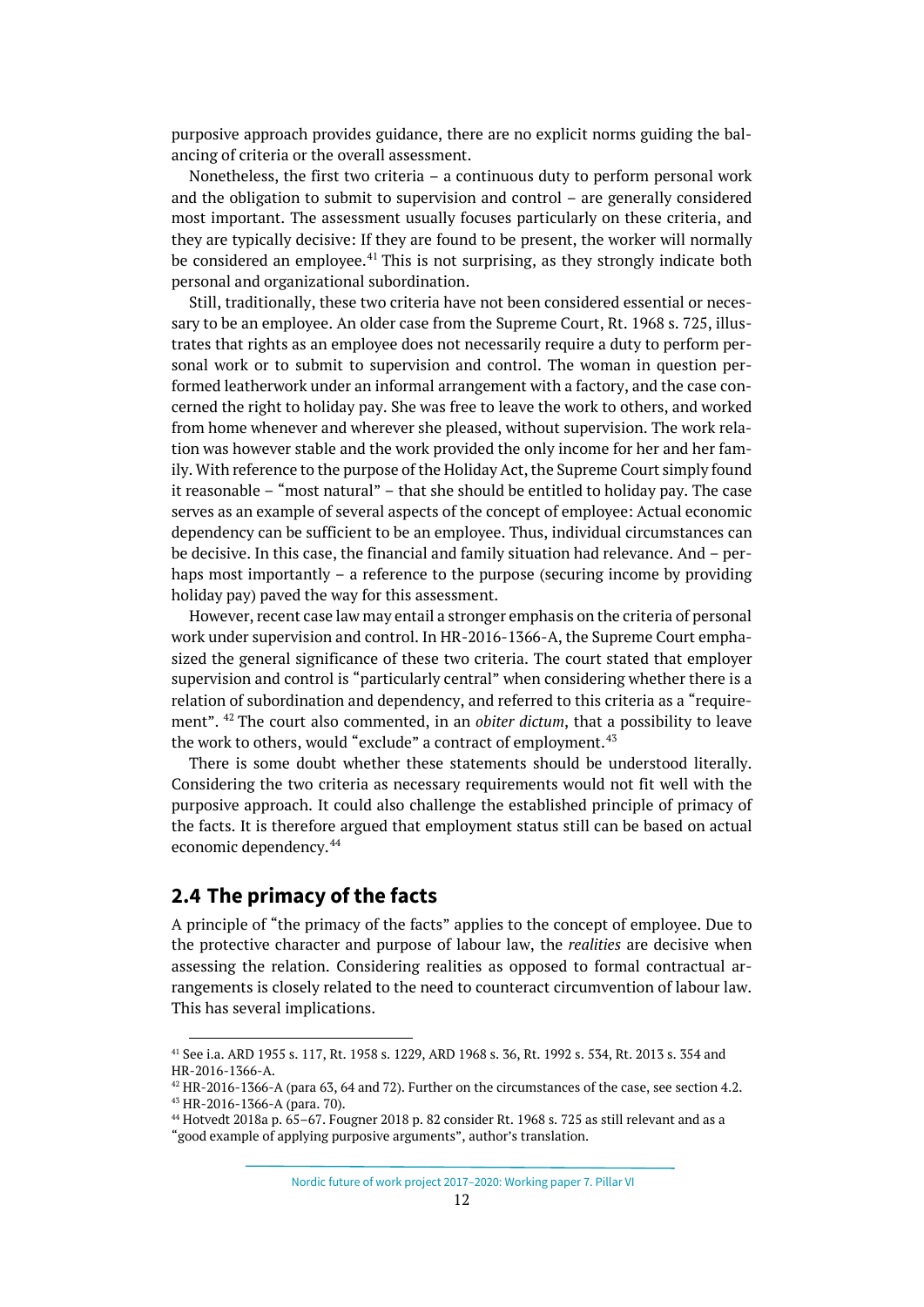First, the principle affects how the formal classification of the contract as a contract for services, or of the worker as an independent contractor, is considered. The preparatory works of the WEA presuppose that courts "cut through" to hinder circumvention if the relation in reality is one of subordination and/or dependence (an employment contract).<sup>[45](#page-12-0)</sup> The Supreme Court has recently stated that it has no signif-icance if the contract is classified as a contract of independent work.<sup>[46](#page-12-1)</sup>

Second, the principle is reflected in the list of relevant criteria. Some of the criteria points to legal obligations, while other some points to mere facts. The latter reflect the principle by making the realities directly relevant.

Third, the principle influences the assessment of criteria phrased as legal obligations. This applies to the first two criteria – the *obligation* to stay in service and the *obligation* to submit to supervision and control. As explained above, these criteria are central to the assessment. While the aim is to reveal the realities, it is however not apparent *how* the realities are revealed – how tensions or discrepancies between formal contractual arrangements and mere facts are solved. Here, case law provides important guidance, in particular when assessing the criterion of supervisions and control.

One starting point is that *actually being exposed* to supervision and control can be sufficient to consider the worker "obliged". In HR-2016-1366-A, the Supreme Court found that continuous instructions fulfilled the "requirement" (criterion) and strongly indicated an employee. $47$ 

Another point of departure, clearly expressed in the same case, is that a *formal legal basis* for supervision and control is sufficient.<sup>[48](#page-12-3)</sup> Consequently, a contract provision allowing supervision and control can be sufficient, regardless of whether supervision and control is exercised. In its reasoning, the Supreme Court referred to the need for a "robust" concept of employee: If actual supervision was required, individuals in the same type of positions could be judged differently, depending on experi-ence and need for supervision, and this was not desirable.<sup>[49](#page-12-4)</sup>

Case law also provides important guidance when assessing the realities of supervision and control in triangular work arrangements, see further in section 4.2.

Lastly, a focus on the realities is part of the approach to the contractual basis of the employment relation. As indicated in the introduction, the concept of the employee rests on the assumption that the employment relation has a *contractual* basis. Work performed on another type of legal basis will – at least as a starting point – not make the worker an employee in a labour law context.<sup>[50](#page-12-5)</sup> A contractual basis therefore forms a requirement for full labour law protection. However, a formal contract is not

<span id="page-12-0"></span> <sup>45</sup> Ot.prp. nr. 49 (2004–2005) p. 74 and NOU 2004: 5 p. 163.

<span id="page-12-1"></span><sup>46</sup> Rt. 2013 s. 354 (para. 37). Further on the circumstances of the case, see section 4.2.

<span id="page-12-2"></span><sup>47</sup> HR-2016-1366-A (para. 63 and 64).

<span id="page-12-3"></span><sup>48</sup> *Ibid*. (para. 65).

<span id="page-12-4"></span><sup>49</sup> *Ibid*.

<span id="page-12-5"></span><sup>&</sup>lt;sup>50</sup> Still, the WEA partly applies to specific groups of workers that are not employees, see WEA § 1-6. On the significance of a contractual basis, see also Rt. 1995 s. 2018, ARD 1994 s. 16 and HR-2016- 589-A. In the first case, a person working on a social security scheme was not considered an employee in the context of a collective agreement. In the two latter cases, persons in elected positions, a union representative and a major, were not considered employees.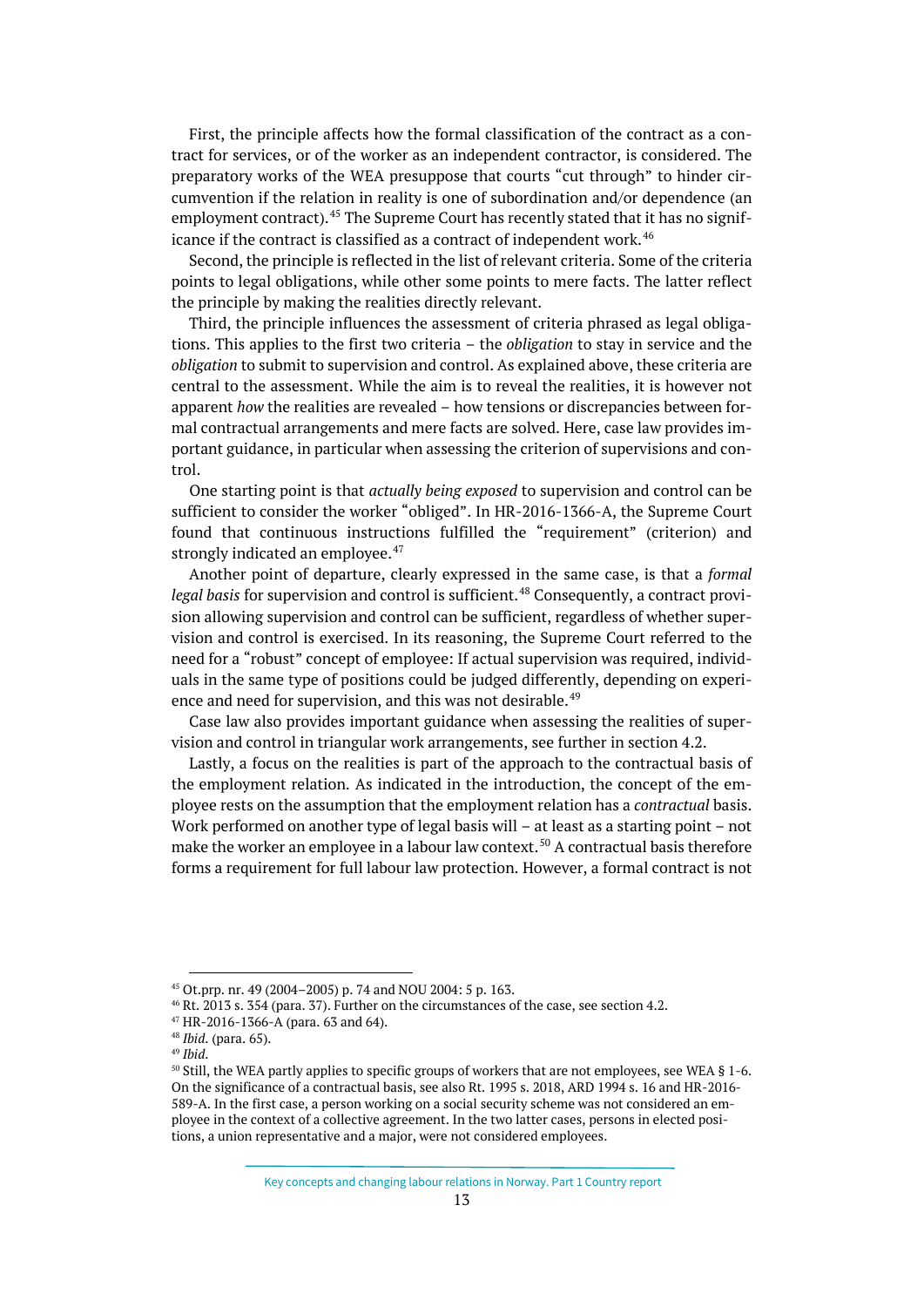required. Behavior implying a contract of employment – such as performing and re-ceiving work – can be sufficient.<sup>[51](#page-13-0)</sup> A contractual bond can also be based on the justified expectations (berettigede forventninger) of one party. Furthermore, the contract does not have to be valid according to general principles of contract law. When a position is acceded, the rules on termination of employment apply, regardless of con-tractual invalidity.<sup>[52](#page-13-1)</sup> This can be considered another manifestation of the principle of primacy of the facts.

<span id="page-13-1"></span><span id="page-13-0"></span> <sup>51</sup> See further on the contractual bond in a labour law context in Marianne Jenum Hotvedt, *Arbeidsgiverbegrepet. En analyse av grunnlaget for arbeidsgiverplikter*, 2016 [Hotvedt 2016] p. 299–346.  $52$  Rt. 2004 s. 76.

Nordic future of work project 2017–2020: Working paper 7. Pillar VI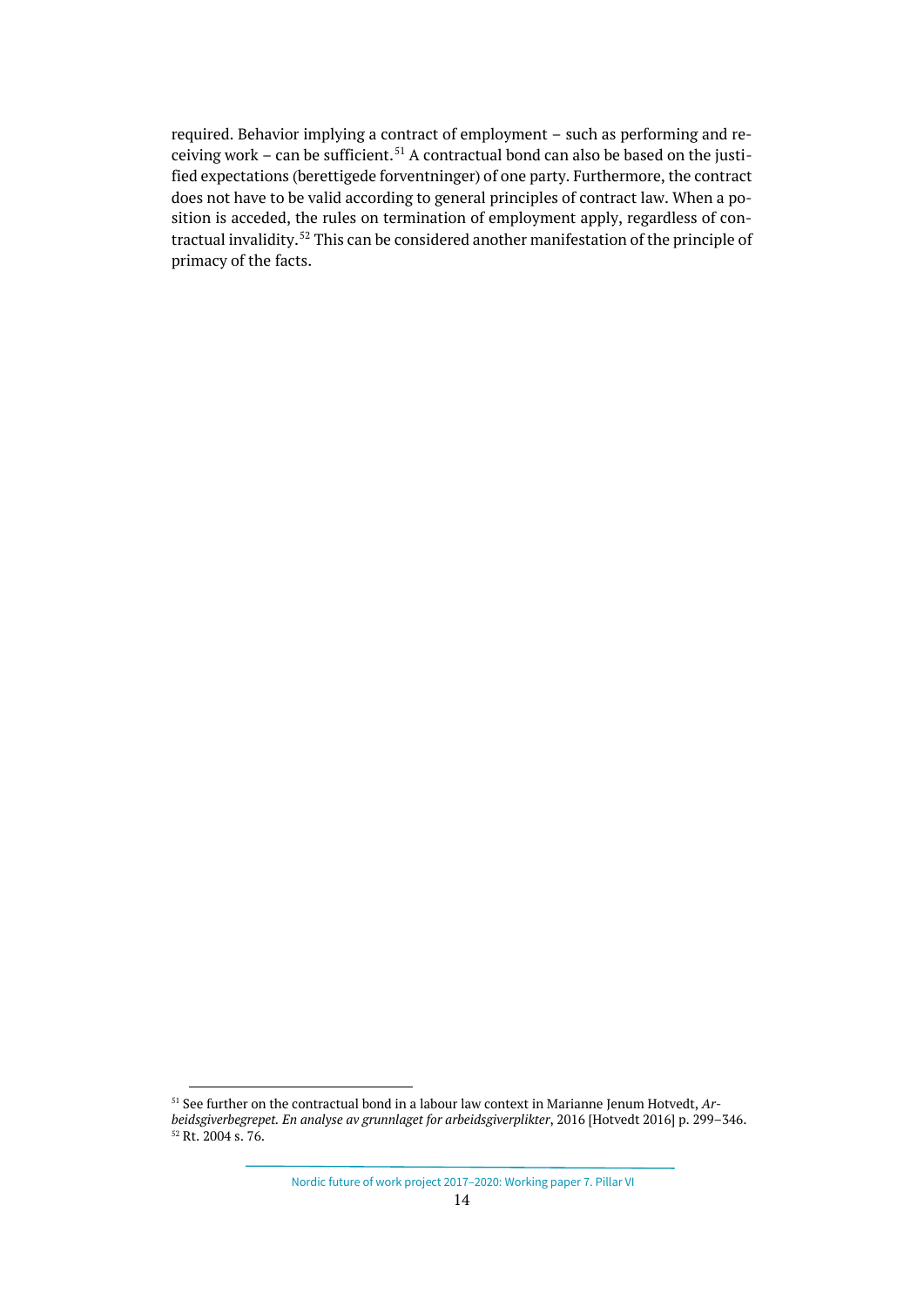## <span id="page-14-0"></span>**3 Concept of employer: Allocation of responsibility**

### <span id="page-14-1"></span>**3.1 Core content and relativity**

The concept of the employer is normatively linked to the contract of employment. The concept of employer is traditionally presented as a reflection of the concept of employee.<sup>[53](#page-14-2)</sup> This implies that the employer is the stronger party to an employment contract.

Consequently, the *core content* of the concept of employer is derived from the contract of employment. Employer status is established by entering into this type of contract. The contract of employment triggers a set of legal obligations for the stronger (employer) party in relation to the opposing party, the employee. This reflects the classic rationale of labour law; legal protection aimed at redressing the inherent power asymmetries in the employment contract. Identifying the employer will therefore often be an easy task: The employer is the legal entity (or person) that has hired the employee and is party to the employment contract.

Still, interpreting and applying the concept of employer can cause difficulties. The concept is neither fully clear nor unitary. As mentioned above, statutory definitions in different parts of the legal framework vary to some extent. In the context of labour law, the concept is conceived as *relative* or *nuanced*, and it is recognized that employer responsibilities may rest on *several entities*. [54](#page-14-3) The preparatory works to the WEA reflect conceptual relativity, while providing limited guidance for the interpretation and application of the concept.<sup>[55](#page-14-4)</sup>

A key underlying issue is how to allocate employer responsibilities when the formal contractual arrangement does not correspond with the actual power structures – when other entities than the formal contractual party exercise employer functions or otherwise influence on employment conditions. On an abstract level, the preparatory works recognize a need to balance opposing interests and values when allocat-ing employer responsibility.<sup>[56](#page-14-5)</sup> On the one hand, the need for predictable and clear allocation of responsibility is highlighted. On the other hand, there are also references to the need for legal responsibility to correspond with actual power structures.

First, identifying the contractual employer may be challenging. The preparatory works describe the employer concept as *functional*. Although the formal identification of the contractual party is a starting point, this is not necessarily decisive. The realities – who exercises employer functions – are also relevant when identifying the employer. Therefore, identifying the employer may be obscured in cases where employer functions are exercised by other entities than the formal contractual party.

Furthermore, the basis for specific employer duties varies to some extent. The facts and considerations that trigger employer duties vary in different contexts. Some em-

<span id="page-14-4"></span>55Ot.prp. nr. 49 (2004–2005) p. 73–74 and p. 76–77.

Key concepts and changing labour relations in Norway. Part 1 Country report

<span id="page-14-3"></span><span id="page-14-2"></span> <sup>53</sup> See i.a. Ot.prp. nr. 3 (1975–76) p. 102 and Jan Fougner, *Endring i arbeidsforhold*, 2. ed. 2016 p. 22. <sup>54</sup> See i.a. Henning Jakhelln, *Oversikt over arbeidsretten*, 4. ed 2007 p. 36–43, Nils H. Storeng, Tom H. Beck and Arve Due Lund, *Arbeidslivets spilleregler*, 4. ed. 2016 [Storeng/Beck/Lund 2016] p. 65 and Jan Fougner, *Arbeidsavtalen – utvalgte emner*, 1999 p. 138.

<span id="page-14-5"></span><sup>56</sup>Ot.prp. nr. 49 (2004–2005) p. 76–77.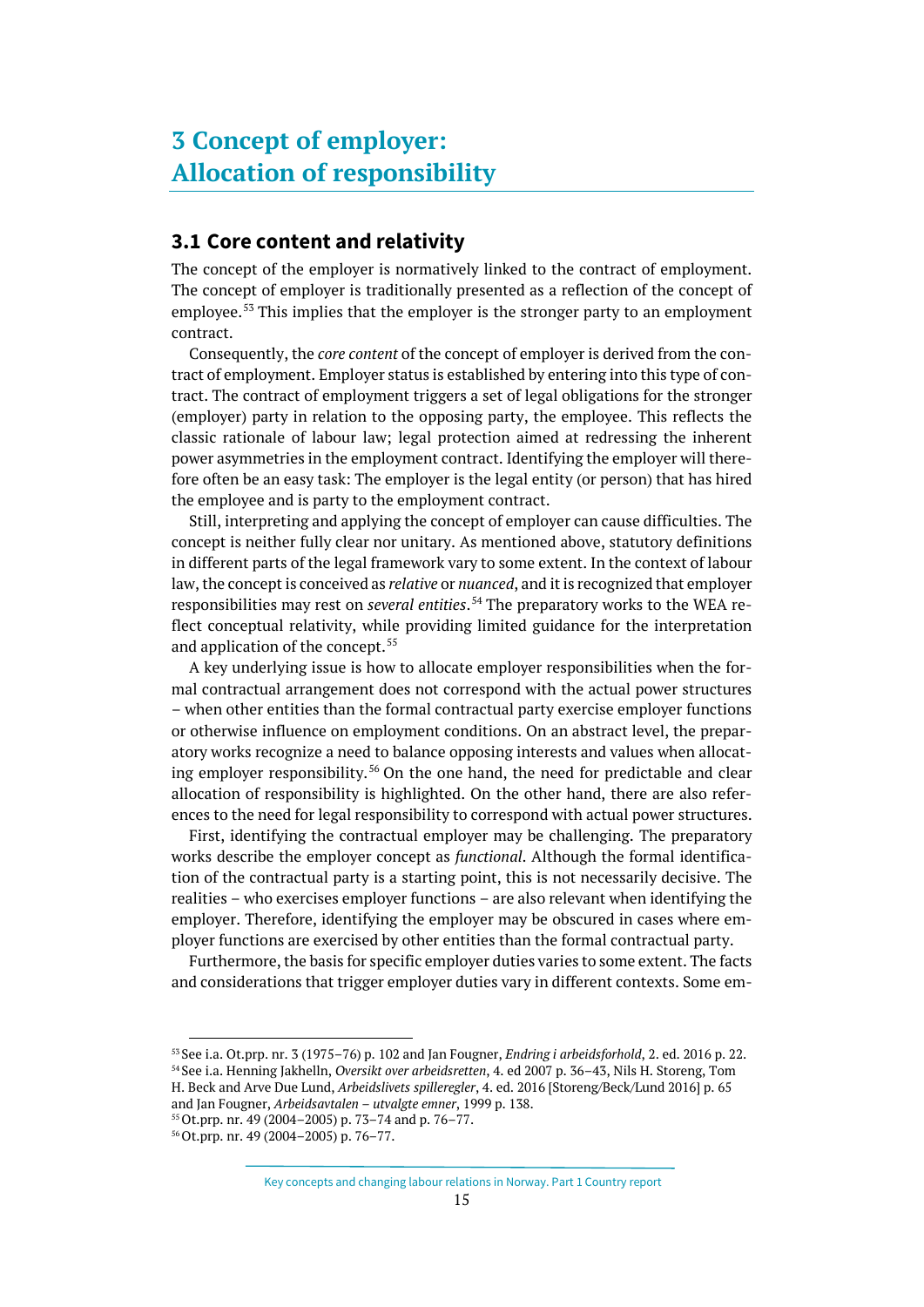ployer duties are extended by statutory regulation. As a result, certain employer duties hinge on other relations than contracts of employment and are triggered by particular employer functions.

Lastly, a doctrine of joint employer responsibility is recognized in Norwegian law. The doctrine is derived from case law and described in the preparatory works. According to the doctrine, *several* entities can be responsible for obligations that rest on the employer. Applying the doctrine however require a closer assessment of the involvement of several entities, i.a. whether several entities have exercised employer functions.

In the following, identifying the contractual employer will be discussed a little further (3.2). Then, statutory extension of employer duties will be briefly presented (3.3), before elaborating on the doctrine of joint employer responsibility (3.4).

#### <span id="page-15-0"></span>**3.2 Identifying the contractual employer(s)**

Being the contractual employer presuppose both a contractual bond and a classification of the contract as a contract of employment (as opposed to a contract for independent work). Both issues are discussed above, from the opposite perspective, the concept of employee. An important remaining issue is how to identify the stronger party – the contractual employer. The contractual employer will, as a starting point and main rule, be responsible for the full "set" of legal obligations, whether the legal basis is the contract itself or statutory employer duties.

As a starting point, identification of the contractual employer follows general principles of contract (and corporate) law. Still, there are signs of a distinctive labour law approach. Applying this approach will normally lead to one responsible entity, but may lead to consider several entities as employers.

Normally, a legal person – usually a limited company – will be party to the employment contract. The contractual party may however also be an individual. The legal person as such is the contractual employer, although corporate organs or specific persons exercise various employer functions. Delegating employer functions does not release the company of legal responsibility.<sup>[57](#page-15-1)</sup>

The contractual employer may be integrated with others entities, for instance in a group corporate structure. The main rule still is that each separate company is re-sponsible for its own employees.<sup>[58](#page-15-2)</sup> Contract law however allows for several entities or persons to enter into a contract of employment as employers.<sup>[59](#page-15-3)</sup>

The formal arrangement serves as a starting point when identifying the employer, but is not necessarily decisive. Even where the employer is indisputably identified in the contract, courts will usually consider whether this is reflected in reality. Case law indicates that exercising some – not all – employer functions is sufficient in this regard. $60$ 

Furthermore, there is a low threshold for regarding the contract as unclear. In such cases of contractual obscurity, the employer will be identified by considering the realities, focusing directly on who has exercised employer functions. Case law gives examples of this approach leading to *two* responsible employers. In Rt. 1993 s. 954,

Nordic future of work project 2017–2020: Working paper 7. Pillar VI

<span id="page-15-2"></span><span id="page-15-1"></span> <sup>57</sup> Rt. 1998 s. 1357.

<sup>58</sup> Ot.prp. nr. 49 (2004–2005) s. 74.

<span id="page-15-3"></span> $59$  Rt. 2006 s. 420 is one example. Here, two companies had jointly entered into an employment contract with a real estate broker.

<span id="page-15-4"></span> $60$  Rt. 1993 s. 1428, Rt. 1997 s. 623 and Rt. 2003 s. 1593, see further Hotvedt 2016 p. 436–438.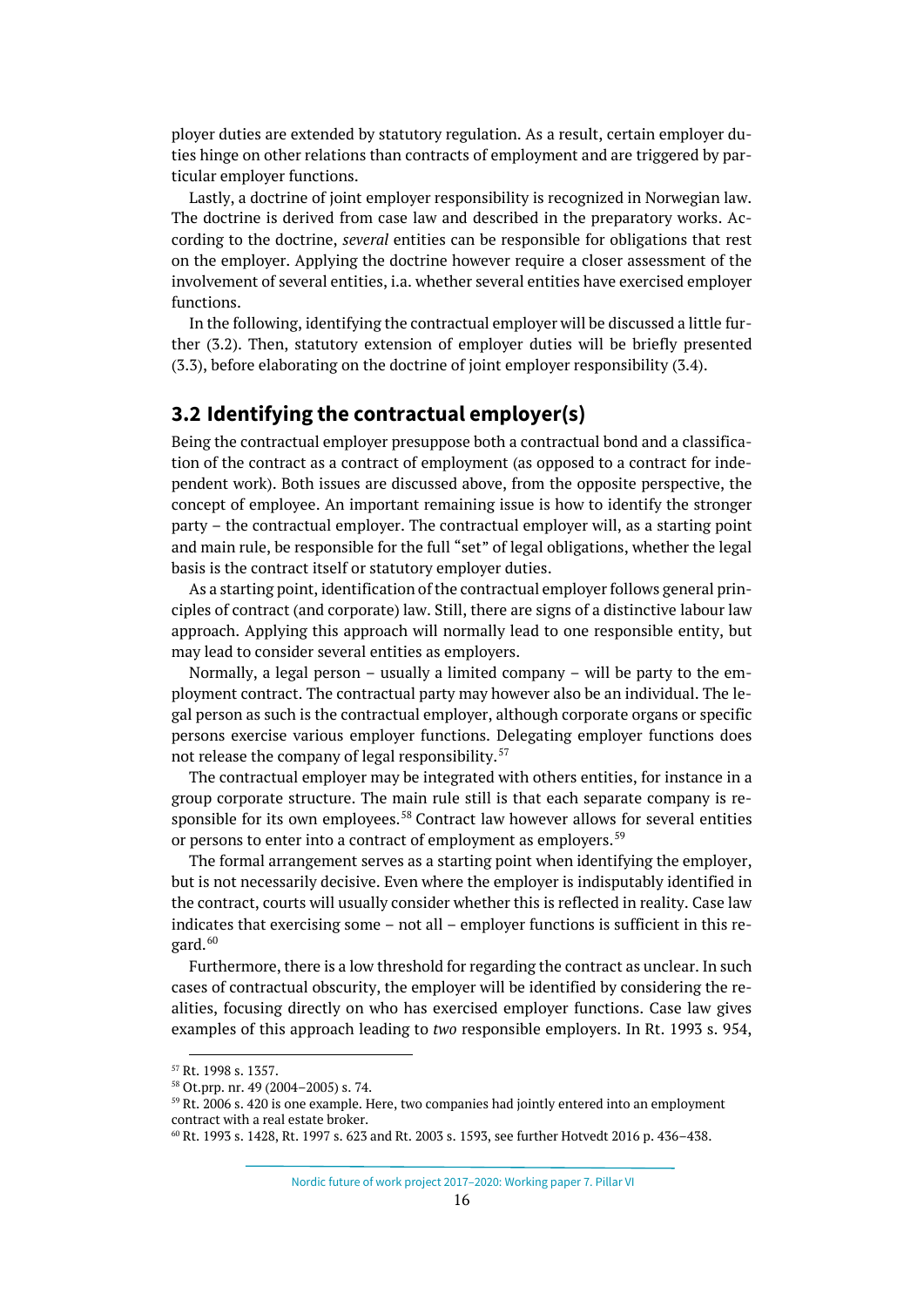there were no written employment contracts. The two owners of a restaurant were personally responsible as employers instead of the limited company they established. The court referred to general principles of contract law and found that entering into employment contracts and running the business established a personal responsibility as it was not made clear to the employees that the company was (intended to be) the employer.

What type of employer functions to consider remains somewhat unclear. Case law illustrates that different employer functions can be decisive.<sup>[61](#page-16-1)</sup> A common trait, however, seems to be that the Court considered how the allocation of responsibility affected the protection of the employees. This indicates that the protective purpose of labour law has some influence when identifying the contractual employer.  $62$ 

#### <span id="page-16-0"></span>**3.3 Statutory extension of employer duties**

Certain statutory duties for the "employer" provide protection of others than the employer's own employees. Such extensions reflect a *broader concept of the employer* and an expanded and nuanced protective rationale: Some employer duties apply in *other* relations than contract of employment-relations.<sup>[63](#page-16-3)</sup> Specific extensions are mainly found in four areas.

There are a number of extensions related to protection of *health and safety*. The duty on the employer to provide a healthy and safe working environment applies to persons performing work in connection to the enterprise, regardless of a contract of employment with this entity.<sup>[64](#page-16-4)</sup> Furthermore, solo self-employed are obliged to re-spect certain regulations for the protection of their own health and safety.<sup>[65](#page-16-5)</sup> Individuals who manage the enterprise on behalf of the employer can be held personally in criminal liability if statutory protection is not respected. <sup>[66](#page-16-6)</sup> Consequently, these extensions of the duties are related to the employer function of having the operational responsibility for the enterprise. These extensions can be seen in light of earlier case law, where the employer concept has been interpreted particularly broadly in the context of health and safety.<sup>[67](#page-16-7)</sup>

Other important extensions are related to protection against *discrimination*. Although the main legal framework – the EDA – provides general protection, the pro-tection in the employment sphere is stricter and more comprehensive.<sup>[68](#page-16-8)</sup> This protec-

<span id="page-16-1"></span> $61$  In Rt. 1993 s. 490, the hiring of employees was clearly the decisive function, while the court also focused on the running of the business in Rt. 1993 s. 954.

<span id="page-16-2"></span><sup>62</sup> See further Hotvedt 2016 s. 438–440.

<sup>63</sup> See further Hotvedt 2016 p. 198 ff.

<span id="page-16-7"></span><span id="page-16-6"></span><span id="page-16-5"></span>

<span id="page-16-4"></span><span id="page-16-3"></span><sup>&</sup>lt;sup>64</sup> See in particular WEA § 2-2 and § 1-6.<br><sup>65</sup> Cf. WEA § 1-4 and related regulations (forskrifter).<br><sup>66</sup> Cf. WEA § 1-8 (2) 2. p. The extension applies in principle to all provisions in the WEA. In practice, however, the application is limited to cases of serious breach of health and safety regulations. <sup>67</sup> See in particular Rt. 1985 s. 941 and Rt. 1990 s. 419*.* In addition, WEA § 1-8 (2) 2. p. is a basis for holding persons in charge *personally* responsible for working environment standards, see Rt. 1982 s. 878, Rt. 1983 s. 196 og 1984 s. 773, Rt. 1985 s. 185 og Rt. 1988 s. 692. See further Pillar VI Norway Country Report Part 2.

<span id="page-16-8"></span><sup>68</sup> The EDA generally prohibits discrimination on the basis of gender, pregnancy, leave in connection with childbirth or adoption, care responsibilities, ethnicity, religion, belief, disability, sexual orientation, gender identity and gender expression. EDA chapter 5 contains special provisions with stricter and more specified protection related to employment relationships. WEA chapter 13 supplements the EDA by prohibiting discrimination on the basis of political views, membership of a trade union and age in employment specifically.

Key concepts and changing labour relations in Norway. Part 1 Country report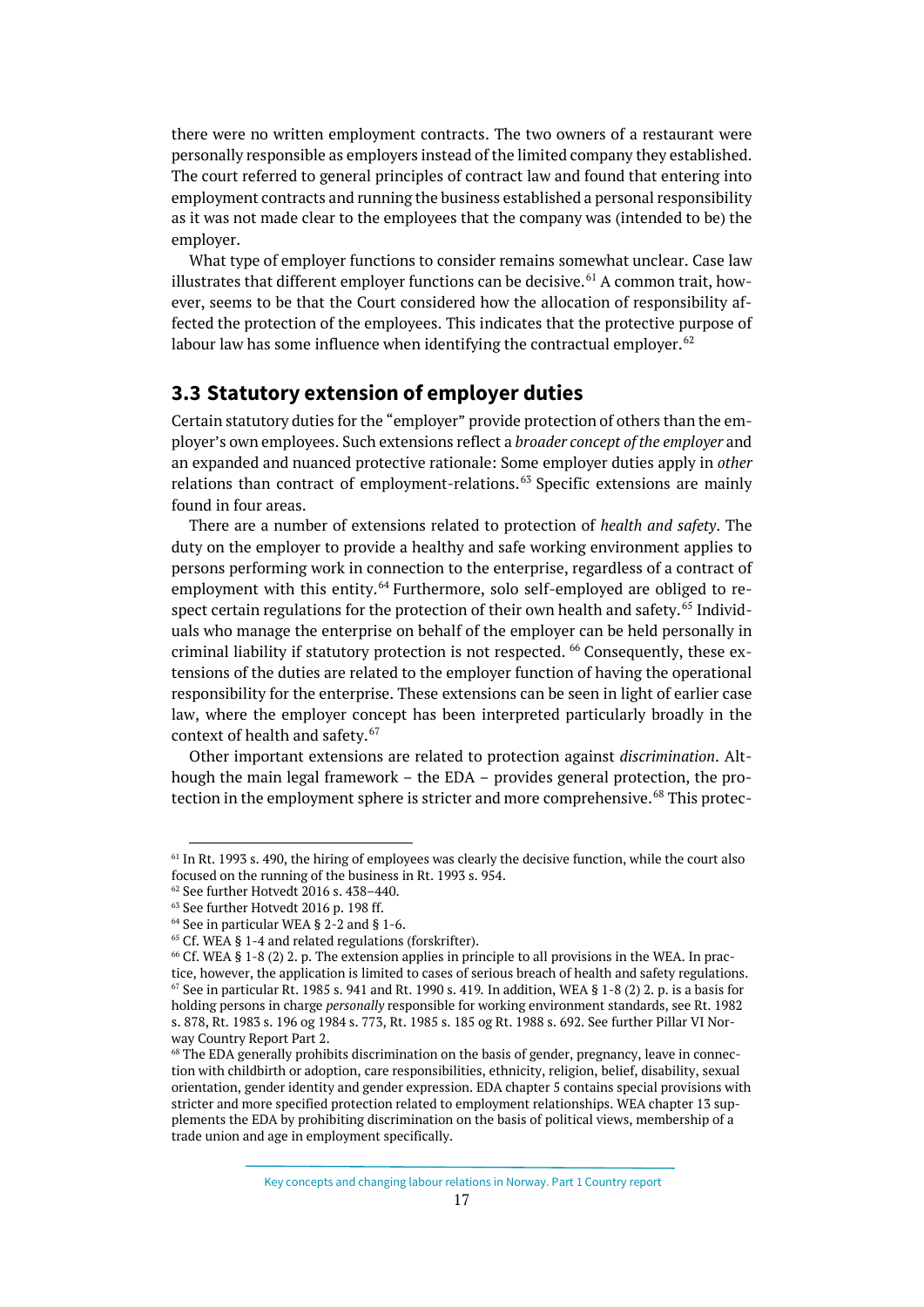tion – phrased as duties for the employer – applies in relation to agency workers (despite another contractual employer) and to workers operating as independent con-tractors, when they perform work in connection to the enterprise.<sup>[69](#page-17-0)</sup> Furthermore, these employer duties applies to persons seeking work, whether as employees, as agency workers or as independent contractors. Here, the extensions of the employer duties are related both to the operational responsibility for the enterprise and to the hiring of workers.

In the context of *agency work* (innleie), the agency (utleier) is the contractual employer and responsible for statutory protection. However, a broad range of employer duties also rest on the user entity (innleier). Consequently, there are *two* entities responsible for a number of employer duties in this context, see further in section 4.2. These extensions are closely related to the fact that the user entity exercises a key employer function of managing the work.

There is also an important extension in the context of *transfer of undertakings* (virksomhetsoverdragelse). Key employee rights in this context are derived from "rights and obligations arising from a contract of employment *or* from an employ-ment relationship" from the transferring employer to the transferee.<sup>[70](#page-17-1)</sup> According to the Court of Justice of the European Union (CJEU), the concept of (transferring) employer is not limited to a "contractual employer", it may include a "non-contractual employer".[71](#page-17-2) In case C-242/09 *Albron*, an employee was linked by a contract of employment to one company, but assigned on a *permanent* basis to work for another company within the same group, when the latter undertaking was transferred. The CJEU considered the "non-contractual employer" to be a transferor within the meaning of the Directive, resulting in a right for the employee to be transferred. The Supreme Court has applied – and developed – this approach when interpreting the concept of the (former) employer in WEA § 16-2. In Rt. 2012 p. 983, the right to be transferred applied to employees *temporarily* assigned to work for the transferor. The court's reasoning clearly presupposes that there may be several employers – contrac-tual and non-contractual – in this context.<sup>[72](#page-17-3)</sup> The latter judgement is however also related to the doctrine on joint employer responsibility, see further in section 3.4.

Some of these extensions result in a *partial employer responsibility* (for the protection of persons who are not employees). Others result in a *joint employer responsibility* (several entities responsible for protecting the same employee). The extensions are however related to specific duties – not employer status or responsibility as such.

The extensions illustrate that the concept of the employer is not inextricably related to a contract of employment. Some employer duties may apply to other types of work relations and serve to align other positions of power.

<span id="page-17-0"></span> $69$  Cf. EDA § 29 (2) and WEA § 13-2 (2).<br><sup>70</sup> Cf. Directive 2001/23/EC article 3 (1), implemented by WEA § 16-2, emphasis added.

<span id="page-17-2"></span><span id="page-17-1"></span><sup>71</sup> Case C-242/09 *Albron*, ECLI:EU:C:2010:625 (para. 25 and 26).

<span id="page-17-3"></span> $72$  Rt. 2012 s. 983 (in particular para. 101-104).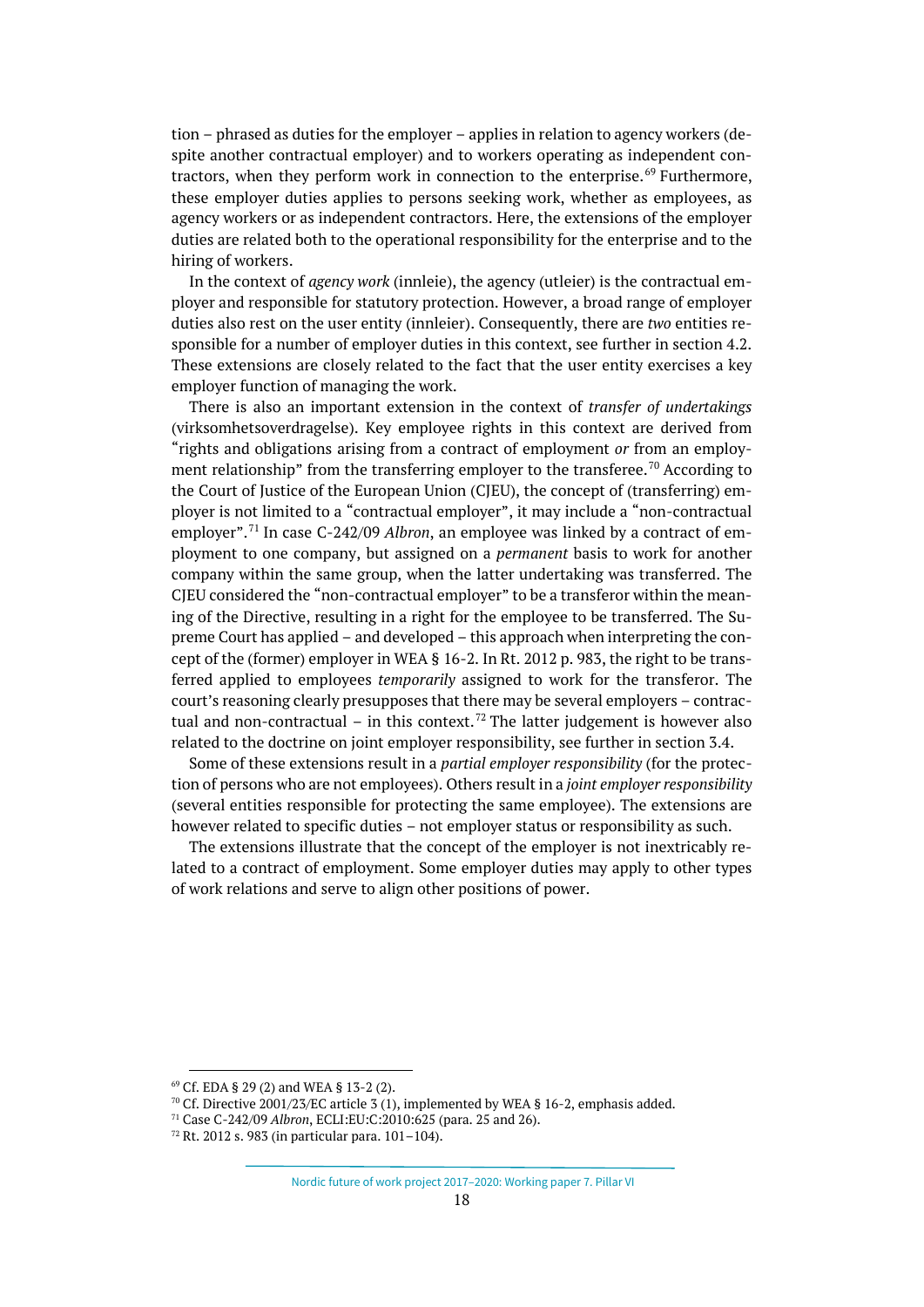### <span id="page-18-0"></span>**3.4 The doctrine of joint employer responsibility**

A change in corporate structures, in particular higher prevalence of group corporate structures, lead to a debate on the concept of the employer in the 1990ies. The majority of a government committee suggested a general amendment to the definition of the employer in the WEA.<sup>[73](#page-18-1)</sup> The suggested amendment would include any entity with significant influence on the contractual employer in the definition. The majority referred to examples in case law of joint employer responsibility in support of the amendment. The suggested amendment lead to controversy and was never passed. The work of the committee is still relevant to the concept of employer. The preparatory works of the WEA clearly build on the assessments of the committee's minority member. By this line of reasoning, joint employer responsibility, according to case law, require "special grounds" (særskilt grunnlag), and three main types are highlighted:

- several employers by *contractual agreement*
- several employers *in reality* due to several entities *exercising employer functions*
- several employers as a result of contractual *obscurity*. [74](#page-18-2)

This forms the doctrine of joint employer responsibility.<sup>[75](#page-18-3)</sup> The preparatory works however provide little guidance on how to interpreted and apply the doctrine. There is at least a partial overlap to the identification of the contractual employer. As mentioned above, contract law allows for several employers by contractual agreement. In the event of contractual obscurity, exercising employer functions will be decisive and *may* lead to joint responsibility. Furthermore, the implications of applying the doctrine are not clear. In Supreme Court jurisprudence, the doctrine has served as a basis for assigning *specific aspects of employer responsibility* on other entities than the con-tractual employer.<sup>[76](#page-18-4)</sup> Some has however described the doctrine as a basis for assigning general *employer status* on other entities.[77](#page-18-5)

The prevailing line of argument for joint responsibility in case law has been a combination of a close integration of the relevant entities, by ownership or otherwise, a contractual basis for certain employer functions and the actual exercise of managerial powers. [78](#page-18-6) There are however also examples of a broader approach. In certain cases, joint responsibility has been based on the determining influence on the contractual employer and references to the protective purpose; the court has considered how allocation of responsibility would affect the effective realization of protective standards.<sup>[79](#page-18-7)</sup> In sum, the doctrine on joint employer responsibility is a distinct labour

<span id="page-18-1"></span> <sup>73</sup> NOU 1996: 6.

<span id="page-18-3"></span><span id="page-18-2"></span><sup>&</sup>lt;sup>74</sup> Ot.prp. nr. 49 (2004–2005) s. 75, author's translation, emphasis added.<br><sup>75</sup> The doctrine is recognised both in the preparatory works of the WEA, case law and doctrinal works. The doctrine is however presented using varying terminology ("delt arbeidsgiveransvar", "felles arbeidsgiveransvar", "flere arbeidsgivere", "ansvar på særskilt grunnlag" etc.).

<span id="page-18-4"></span> $^{76}$  See i.a. Rt. 2012 s. 983, Rt. 1990 s. 1126 and Rt. 1989 s. 231. This seems to be reaffirmed in HR-2018-2371-A (para. 123), see further below.

<span id="page-18-5"></span><sup>77</sup> See i.a. Jan Fougner mfl. *Arbeidsmiljøloven. Lovkommentar*, 3. ed. 2018 p. 88 and Storeng/Beck/Lund 2016 p. 64.

<span id="page-18-7"></span><span id="page-18-6"></span><sup>&</sup>lt;sup>78</sup> See in particular Rt. 2012 s. 983, Rt. 1990 s. 1126 and Rt. 1989 s. 231. <sup>79</sup> See in particular Rt. 1937 s. 21, Rt. 1995 s. 270 and ARD 1980 s. 79.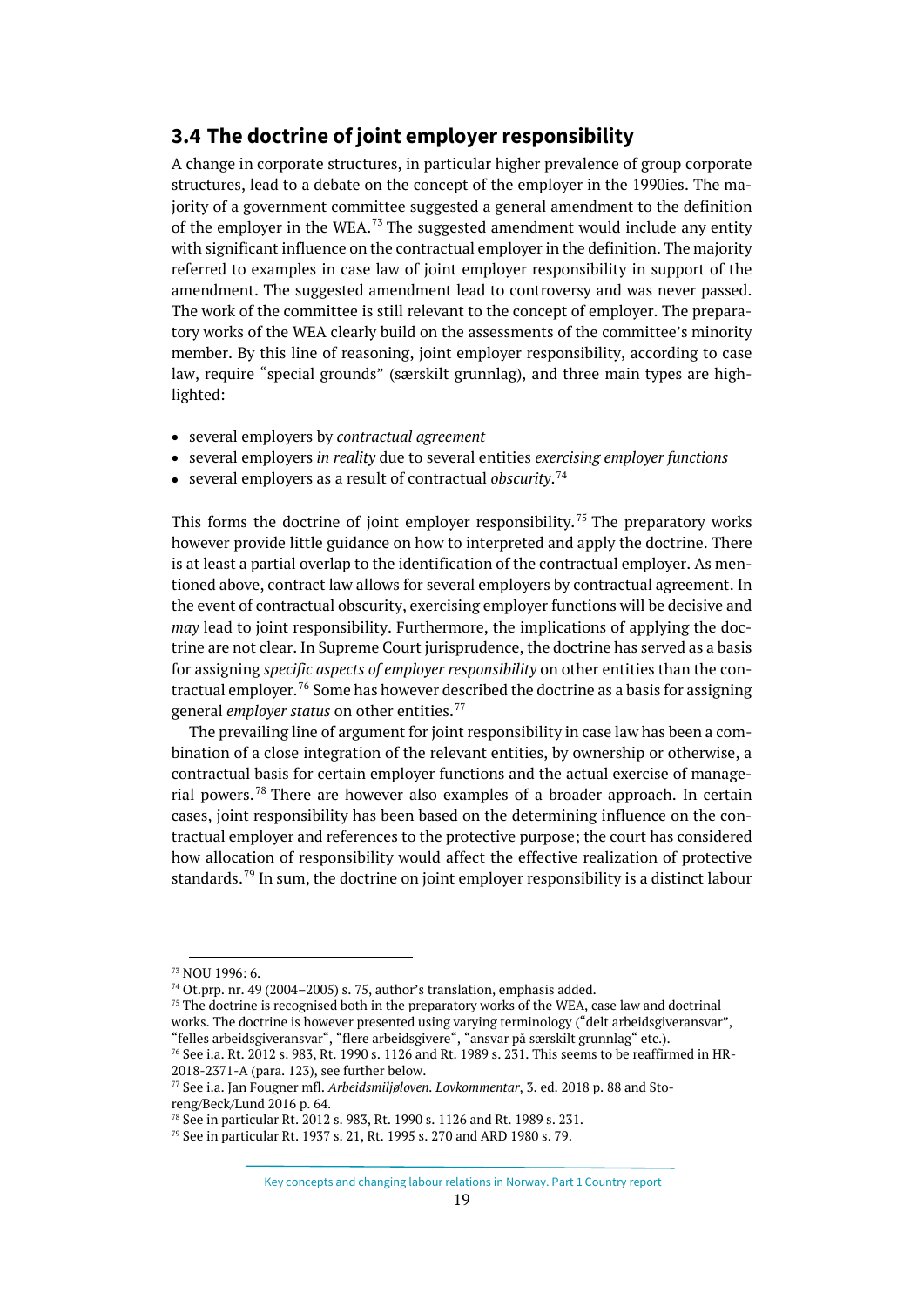law doctrine, where contractual and corporate law arguments are merged with the protective purpose of labour law.[80](#page-19-0)

In a recent judgement – HR-2018-2371-A – the Supreme Court has clarified the doctrine. The case concerned the restructuring of the airline known as Norwegian, from a one-company-enterprise to a complex corporate group. Following multiple transfers, pilots and cabin personnel were formally employed by subsidiaries. They claimed employer responsibility for the parent company (NAS) and the Norwegian operating company (NAN), i.a. based on the doctrine of joint employer responsibility. The Supreme Court ruled in favor of the airline and did not find the doctrine applicable.

The Court referred to the concept of the employer as "functional", while reaffirming sole responsibility for the formal employer as a starting point and main rule. Joint employer responsibility was considered to be a "narrow exemption rule" with a high threshold for application, and the doctrine was described as "a rule on lifting on the corporate veil based on employment concerns". <sup>[81](#page-19-1)</sup>

The court found no joint responsibility based on *contractual arrangement*. The court furthermore considered joint responsibility based on several entities *exercising employer functions*. The court concluded that NAS only exercised employer functions to a marginal degree. This assessment was mainly based on the formal contractual arrangement between the different companies in the corporate group. According to these contracts, the managerial powers vis-a-vis the crew mainly rested with the formal contractual employers (the subsidiaries) and not with NAS. The court also considered whether a broader assessment of the group structure and the determining influence of NAS represented "special grounds" for joint responsibility. The court rejected this, as it would resemble the suggested amendment to the definition of employer, which was never passed. $82$  The Court referred explicitly to the need for predictable and clear allocation of responsibility, as highlighted in the preparatory works. The Court mentioned that complex corporate structure could have a negative impact on the protection of employees, but concluded that a wider concept was a matter for the legislator.<sup>[83](#page-19-3)</sup> This line of reasoning, with a strong emphasis on the formal contractual arrangement, seems to represent a somewhat stricter interpretation of the scope of the doctrine than before.<sup>[84](#page-19-4)</sup>

The court also touched on the *implications* of applying the doctrine. One issue was whether the judgement could generally declare that NAS "is the employer" without defining the legal implications. As the doctrine was inapplicable, the Supreme Court did not have to take a definite stand. The court however referred to "limited joint employer's responsibility" as "the most accurate description" of the doctrine. It also pointed out that generally declaring another entity as the employer would raise several questions as to the legal implications. The court thereby suggested that the doctrine concerns certain aspects of employer responsibility, not a general status as em-ployer.<sup>[85](#page-19-5)</sup>

 $80$  For a closer analysis of the doctrine, see Hotvedt 2016 p. 401 ff.

<span id="page-19-3"></span><span id="page-19-2"></span><span id="page-19-1"></span><span id="page-19-0"></span>

<span id="page-19-4"></span>

<sup>81</sup> HR-2018-2018-2371-A (para 110 and 121, translation by Lovdata).<br><sup>82</sup> *Ibid*. (para. 117).<br><sup>83</sup> *Ibid.* (para. 119).<br><sup>84</sup> Marianne Jenum Hotvedt, "Plassering av arbeidsgiveransvar i konsern – HR-2018-2371-A Norwegian", *Nytt i privatretten* nr. 1 2019 p. 1-3.<br><sup>85</sup> HR-2018-2371-A (para 123, translation by Lovdata).

<span id="page-19-5"></span>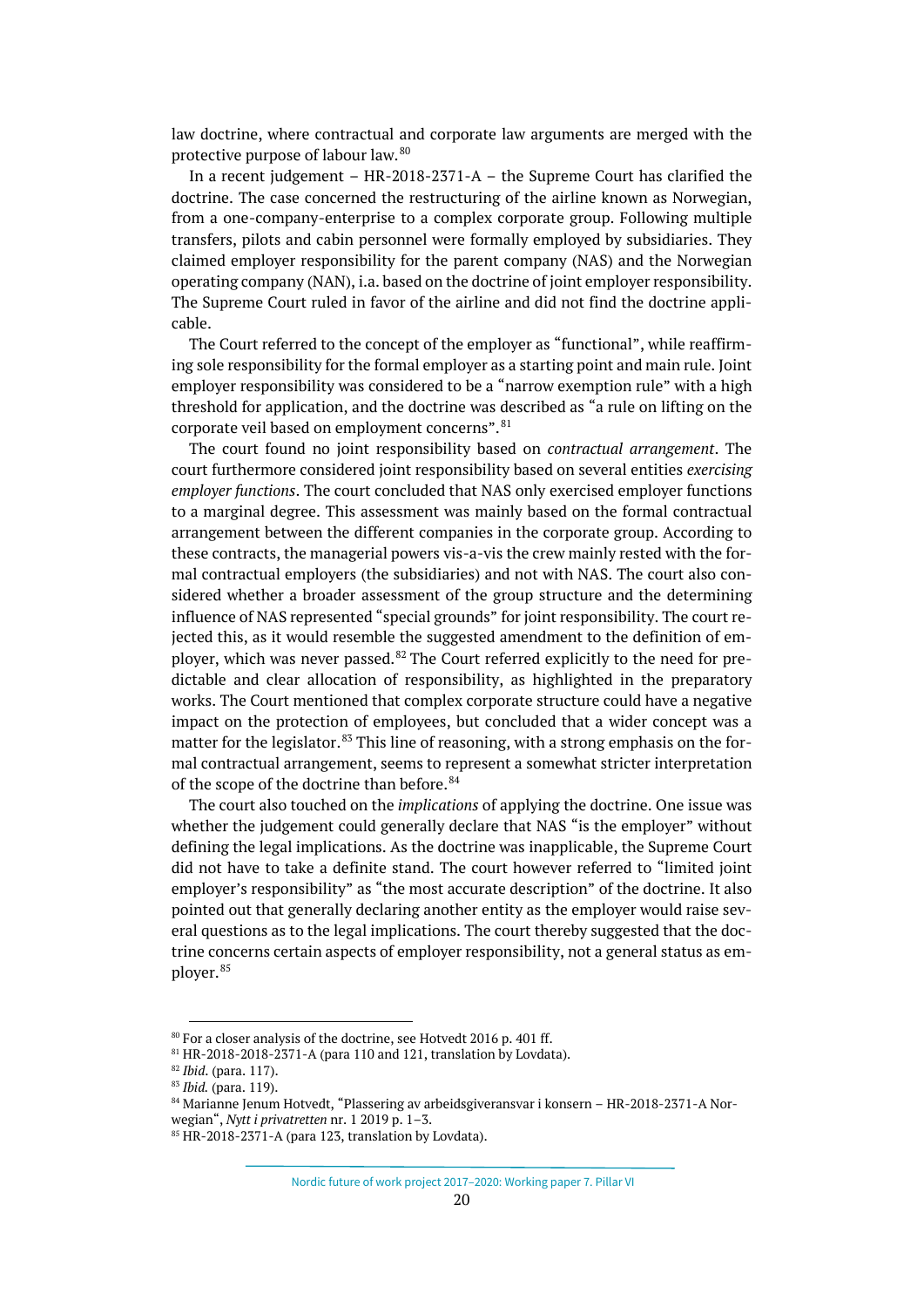#### <span id="page-20-1"></span><span id="page-20-0"></span>**4.1 Introduction**

Certain characteristics of non-standard employment have the potential to obscure the assessment of protected status as employee, complicate allocation of employer responsibility, and threaten predictability within an employment relation. In Norway, the share of non-standard employment (part-time, fixed-term, and solo selfemployment) is relatively stable and amount in sum to ca. 30 percent of all persons in employment.<sup>[86](#page-20-3)</sup> Part-time is the dominating type of non-standard work. The share of marginal part-time is at ca. 8 percent while long part-time is at ca. 12 percent.  $87$ Fixed-term employment is at ca. 8 percent, while temporary agency work amounts to 1,5–2 percent of employees. $88$  The share of solo self-employment is stable, ca. 4 per-cent of persons in employment are self-employed without employees.<sup>[89](#page-20-6)</sup> In addition, ca. 2 percent of employees have a secondary job as an independent contractor.<sup>[90](#page-20-7)</sup> Recent estimates suggest that  $0.5-1$  percent are engaged in platform work.<sup>[91](#page-20-8)</sup>

This section looks more specifically on responses in national law to certain challenging characteristics, namely triparty contracts and agency work (4.2), fragmented, empty or marginal contracts (4.3), artificial employment contracts (4.4) and platform work (4.5).

### <span id="page-20-2"></span>**4.2 Triparty contracts and agency work**

A triparty contract structure does not preclude a contract of employment in Norwegian law. A triparty contract is a contract of work where key employer functions are spread on different entities, for instance by stipulating a duty to work under subor-dination and control of a third party.<sup>[92](#page-20-9)</sup> The typical example is agency work.

Agency work (innleie) is classified as contracts of employment.<sup>[93](#page-20-10)</sup> The formal contract party – the agency (utleier) – is considered the contractual employer. The user entity – the hirer of labour (innleier) – is however responsible for a broad range of statutory employer duties, including providing a safe and healthy working environment and respecting working time regulations, rights related to whistle-blowing and protection against discrimination.<sup>[94](#page-20-11)</sup> Furthermore, the user entity has joint liability for the payment of wages, holiday pay and any other remuneration pursuant to the principle of equal treatment.<sup>[95](#page-20-12)</sup> Consequently, both the agency and the hirer may be held responsible as far as these specific employer duties are concerned. The hirer has

<span id="page-20-3"></span> <sup>86</sup> Kristine Nergaard, "Atypical labour markets in Norway", *Nordic future of work brief 7*, Fafo march 2019. [Nergaard 2019].

 $87$  Nergaard 2019. Marginal part-time has gradually increased, while long part-time has declined.  $88$  Nergaard 2019. Despite certain changes, both types have been relatively stable over time.

<span id="page-20-6"></span><span id="page-20-5"></span><span id="page-20-4"></span>

<sup>89</sup> Kristine Nergaard, «Tilknytningsformer i norsk arbeidsliv. Sluttrapport», *Fafo-rapport 2018:38* [Nergaard 2018b] p. 124.

<span id="page-20-8"></span>

<span id="page-20-7"></span><sup>&</sup>lt;sup>90</sup> *Ibid.*<br><sup>91</sup> Kristin Jesnes and Fabian Braesemann, "Measuring online labour: A subcategory of platform work", *Nordic future of work brief 2*, Fafo march 2019. 92 Hotvedt/Munkholm 2019 p. 12.

<span id="page-20-12"></span><span id="page-20-11"></span><span id="page-20-10"></span><span id="page-20-9"></span>

<sup>&</sup>lt;sup>93</sup> Cf. WEA § § 14-12 ff.<br><sup>94</sup> Cf. WEA § 2-2 (1) a and b, § 2A-1 (1), § 13-2 (2) and EDA § 29 (2), respectively.<br><sup>95</sup> Cf. WEA § 14-12c.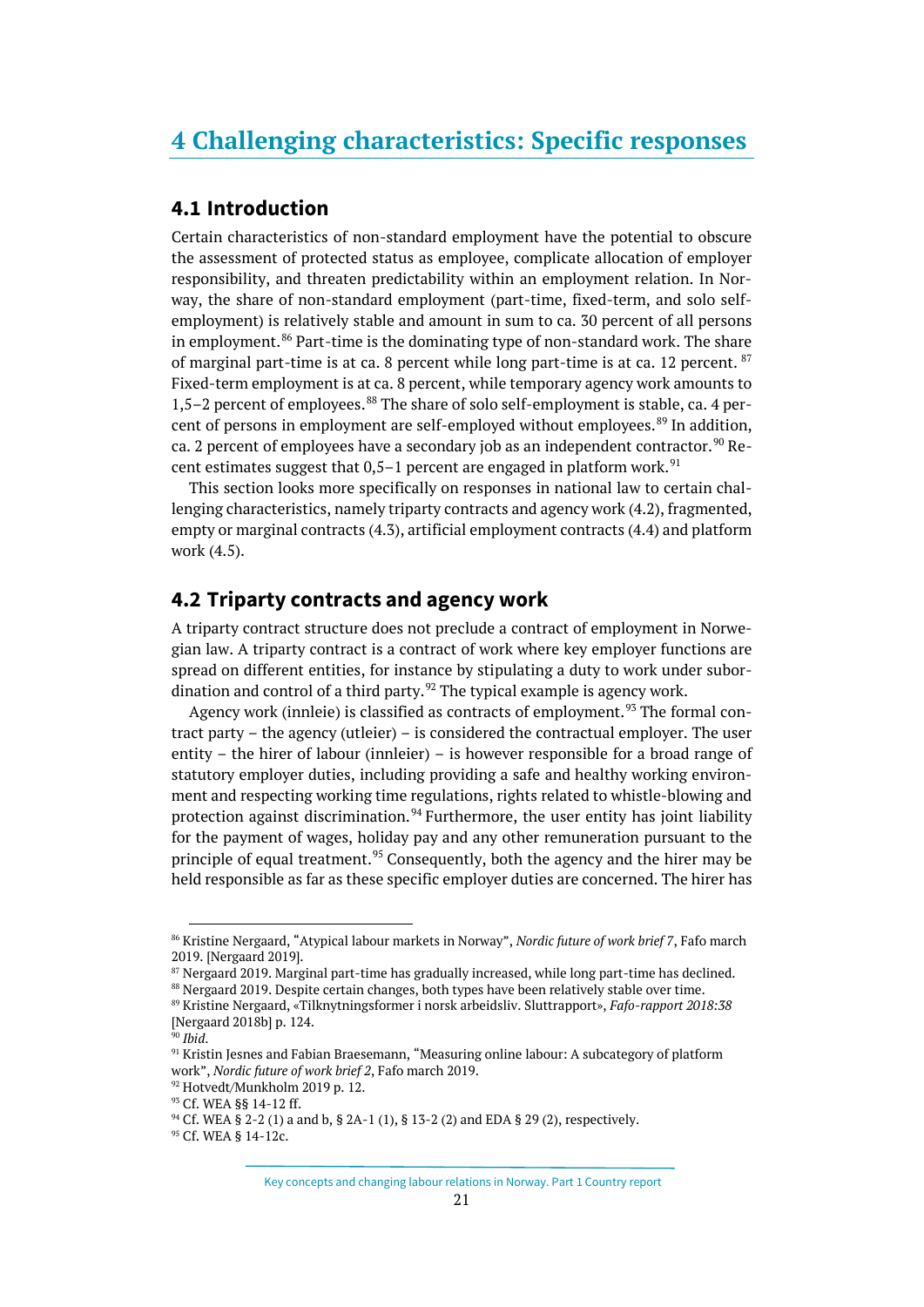a *partial* employer responsibility for the agency workers, despite the lack of a contractual link.

In addition, there are important restriction on the hiring of labour. The preparatory works to the WEA state that direct employment should continue to be the "norm".  $96$  Restrictions thus serve to prevent circumvention of direct employment as the main rule.

Hiring of workers from undertakings whose object is to hire out labour, is only per-mitted to the extent that fixed-term employment contracts are allowed.<sup>[97](#page-21-1)</sup> The consequence of unlawful hiring is a right for the employee to claim a permanent employment relationship with the hirer unless this is clearly unreasonable. [98](#page-21-2) A *full* employer status therefore may occur for the hirer, despite the lack of a contractual link. Case law also provide examples where hiring of workers has been deemed illegal as attempts to circumvent the main rule of direct and permanent employment. In a recent appeal court case, a permanent employee with a 30 percent part-time position worked extra in the same kindergarten as an agency worker. This was considered an irregular arrangement and a circumvention of statutory protection, and the court ruled that she was permanently employed in an 80 percent position.  $^{99}$  $^{99}$  $^{99}$ 

This comprehensive and relatively strict regulation of agency work makes is essential to distinguish between hiring of labour (innleie) and contracts for services (enterprise). The distinction rests on a broad assessment of several criteria, mainly which of the parties Has the managerial powers and the responsibility for the work result. The fact that a contract for services can concern an ongoing *staffing* service, can obscure the distinction.<sup>[100](#page-21-4)</sup> There are no general restriction on the use of contracts for services. However, as regards regulations of minimum terms and conditions (allmenngjøringsforskrifter) adopted in accordance with the Extension Act, there is a joint liability for wages and accrued holiday pay.<sup>[101](#page-21-5)</sup>

There are examples in case law of *other* types of triparty arrangements being classified as contracts of employment. In two cases, the Supreme Court concluded that support workers had contracts of employment with the relevant municipality, despite a formal status as independent contractors and a triparty contract structure. [102](#page-21-6) The contract served as a framework for support services related to a specific child, performed by a support worker chosen by the family, and where the content, time and place of work was agreed between the worker and the family. The Supreme Court has also considered a case concerning a foster care provider in a temporary foster home.<sup>[103](#page-21-7)</sup> Here, there was a different multiparty structure, the care provider had a framework contract with the state government, while contracts on the placement of

Nordic future of work project 2017–2020: Working paper 7. Pillar VI

<span id="page-21-0"></span> <sup>96</sup> Prop. 74 L (2011–2012) p. 8.

<span id="page-21-1"></span> $97$  Cf. WEA § 14-12 (1), cf. § 14-9 (2). Note that § 14-9 (2) f only applies to temporary work, not hiring of employees. Hiring of workers from *other* undertakings (than those whose object is to hire out labour) is less strictly regulated, see WEA § 14-13.

<span id="page-21-3"></span><span id="page-21-2"></span><sup>&</sup>lt;sup>98</sup> Cf. WEA § 14-14. On this assessment, see further HR-2018-2371-A.<br><sup>99</sup> Judgement of Borgarting lagmannsrett of May 29 2019, LB-2019-42779. The position of 80 percent corresponded with her actual working hours, see further below in section 4.3. The employee was also awarded compensation and damages.

<span id="page-21-4"></span><sup>100</sup> In Rt. 2013 s. 998 (para. 58 and 59), the Supreme Court clarifies that an ongoing staffing service may be organized as a contract for services.

<span id="page-21-5"></span><sup>&</sup>lt;sup>101</sup> Cf. the Extension Act § 13.

<span id="page-21-6"></span><sup>102</sup> Rt. 2013 s. 354 and HR-2016-1366-A. The support worker is called "avlaster" or "støttekontakt" in Norwegian, depending on the type of support service.

<span id="page-21-7"></span><sup>&</sup>lt;sup>103</sup> Rt. 2013 s. 342. The temporary foster home is called "beredskapshjem" in Norwegian.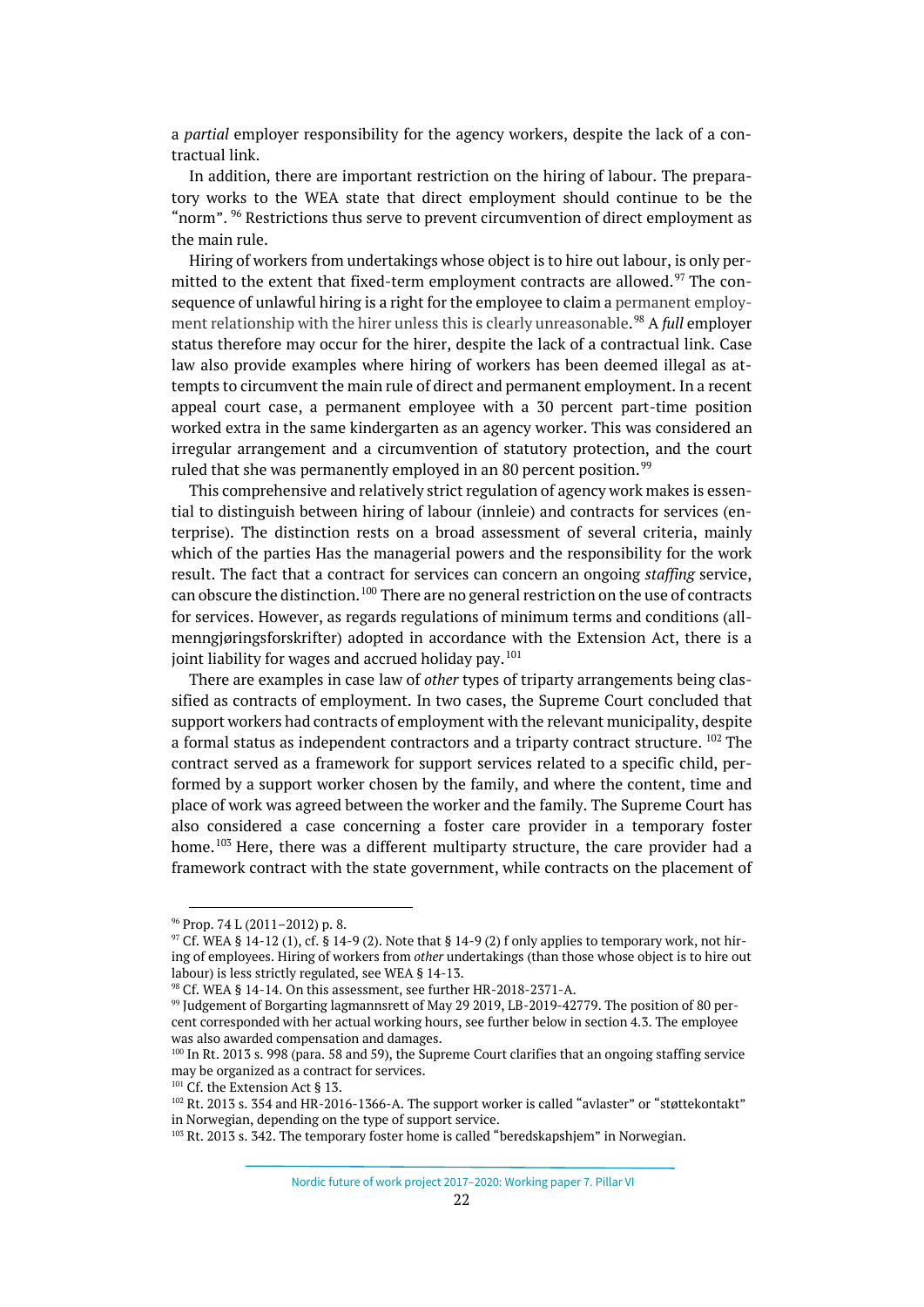a specific child was agreed with the municipality, and care was provided for the child. The court rejected status as employee for the care provider, but the multiparty structure was not part of argument to reach this conclusion. In all three cases, the authority responsible for the care service was the (potential) employer.

As explained above, the criterion of supervision and control is of particular importance when considering whether a worker is an employee. The Supreme Court has taken a comprehensive approach to supervision and control in a triparty structure, and chosen the worker's perspective. In the cases on support workers, the court took supervision and control from the families into account. The court justified this approach by referring to the protective purpose: A worker should not be left in "a labour law void" as a result of the contracting party leaving supervision and control to a third party.  $104$  This approach is well in line with the reasoning related to agency work, where supervision and control performed by the hirer is taken into account. Hence, the key issue does not seem to be whether the worker is obliged– or actually exposed – to supervision and control *from the potential employer*. The main issue seems to be whether the contract facilitate supervision and control of the worker, from the potential employer *or* a third party.<sup>[105](#page-22-2)</sup>

#### <span id="page-22-0"></span>**4.3 Fragmented, empty or marginal contracts**

As the main rule, rights as an employee does not depend on a certain duration or amount of work. Duration and amount of work may however affect the classification in an indirect manner, as stability of the parties' relation and amount of work for one employer are relevant criteria, see further section 2.1.

There are also some exemptions to the main rule in specific legal contexts. Certain employer duties are conditioned by a minimum duration or amount of work.<sup>[106](#page-22-3)</sup> Notwithstanding such exemptions, fragmented, empty and marginal contracts such as fixed-term work, marginal part-time, zero hour contracts etc. are generally recognized as contracts of employment. The regulatory approach has been to provide specific protection aimed at enhancing predictability for non-standard workers, supple-menting the minimum requirements of EU/EEA-law.<sup>[107](#page-22-4)</sup> The type of protection however varies for different kinds of non-standard work. Here, the focus is on national law, not the EU/EEA-requirements.

As regards *fixed-term* contracts (and agency work), general restrictions apply. Permanent employment is the statutory main rule, and fixed-term contracts (midlertidig ansettelse) are only allowed under specific circumstances.<sup>[108](#page-22-5)</sup> As in the case of agency work, unlawful fixed-term hiring gives the employee the right to claim a permanent employment relationship unless this is clearly unreasonable. The restrictions serve to prevent circumvention of permanent employment as the main rule.<sup>[109](#page-22-6)</sup> The relatively strict provisions on termination of employment, which apply to *all* employees,

Key concepts and changing labour relations in Norway. Part 1 Country report

<span id="page-22-1"></span> <sup>104</sup> Rt. 2013 s. 354 and HR-2016-1366-A.

<span id="page-22-2"></span><sup>105</sup> Hotvedt 2018a p. 69.

<span id="page-22-3"></span><sup>&</sup>lt;sup>106</sup> Certain requirements apply to the duties to provide occupational pension and work injury insurance, see further Hotvedt 2016 p. 153–156.

<span id="page-22-4"></span> $107$  Cf. in particular directive 97/81/EC concerning the framework agreement on part-time work, directive 99/70/EC concerning the agreement on fixed-term work and directive 2008/104/EC on temporary agency work. All these directives are implemented in the WEA, see in particular § 13-1 (3), § 14-9 (2) and § 14-12 a.

<span id="page-22-6"></span><span id="page-22-5"></span><sup>&</sup>lt;sup>108</sup> Cf. WEA § 14-9 and § 14-10.<br><sup>109</sup> Cf. WEA § 14-11.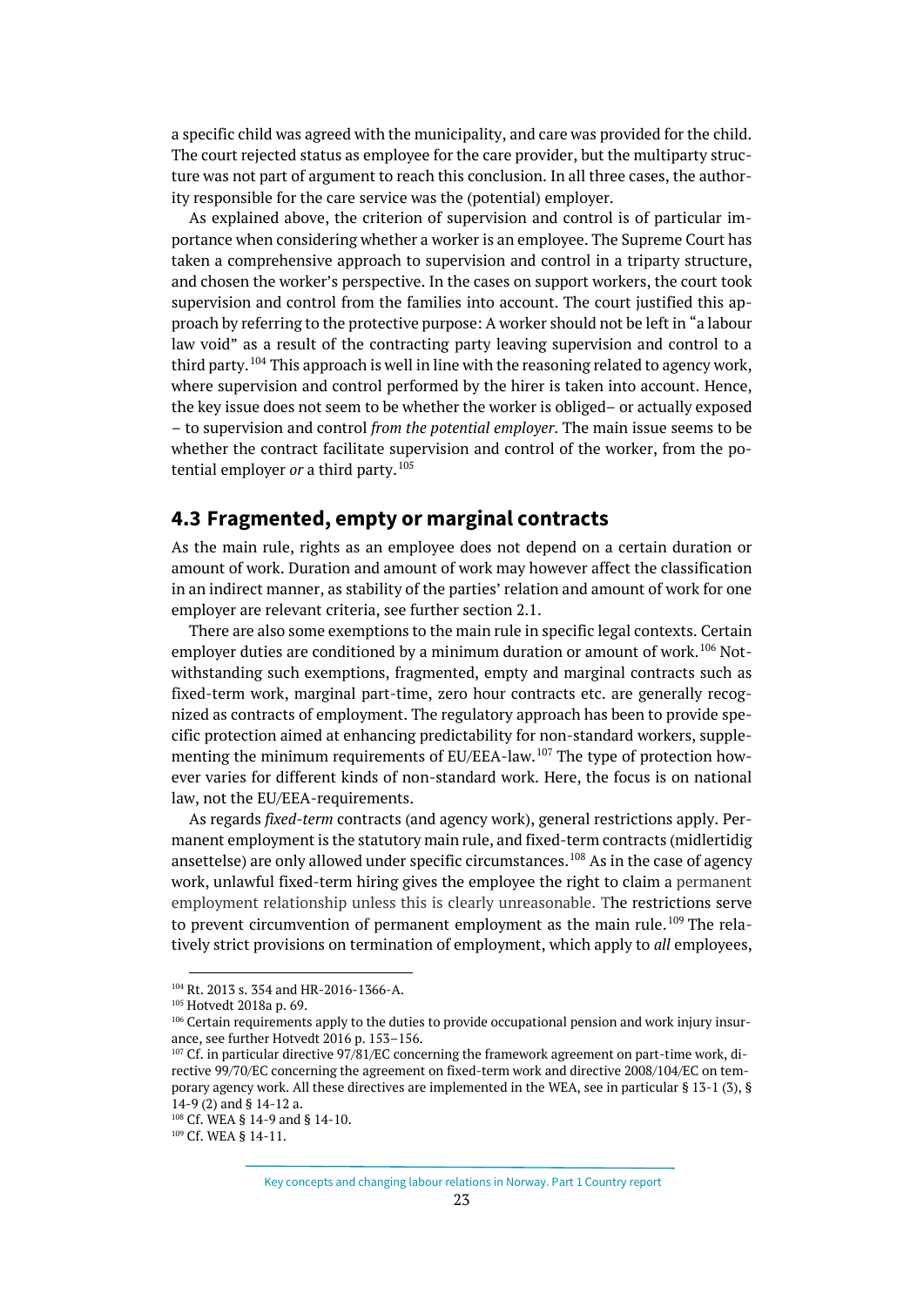is an important context for these restrictions.  $^{110}$  $^{110}$  $^{110}$  In addition, fixed-term workers have a preferential right to a new appointment when certain conditions are met.<sup>[111](#page-23-1)</sup>

As regards (marginal) *part-time* (deltidsansettelse), there are no general restrictions. have a have a statutory right to employment corresponding to their *actual* working hours. Workers, who during the previous twelve months have worked regularly in excess of the agreed working hours, are entitled to a post equivalent to the actual working hours during this period, unless the employer can document that the additional work is no longer needed.<sup>[112](#page-23-2)</sup> Part-time workers also have a preferential right to an extended post rather than the employer creating a new appointment.<sup>[113](#page-23-3)</sup> Disputes concerning these entitlements are resolved by a specific Dispute Resolution Board, which also considers disputes concerning working time, parental leave, etc.[114](#page-23-4)

As regards *empty* contracts (often referred to as zero hour contracts), the debate in Norway has primarily focused on two types: On-call contracts (tilkallingskontrakter) and permanent employment contracts with no, or very limited, predictability for work and pay (fast ansettelse uten garantilønn).<sup>[115](#page-23-5)</sup> The first type is usually considered a framework for subsequent fixed-term contracts. Each work period must meet the requirements for fixed-term employment in order to be lawful.

The second type has raised several questions. Some has questioned their *legality* as such. There has been debate on legal *classification*: whether such contracts are a valid type of permanent employment, or if the actual work periods rather represent a series of (perhaps unlawful) fixed-term contracts. The debate also concerns the *legal content* of such contracts – whether the concept of permanent employment imply minimum requirements regarding stability and amount of work. Case law indicates that contracts lacking the predictability related to permanent employment may be considered an attempt to circumvent the restrictions for fixed-term employment.  $^{116}$  $^{116}$  $^{116}$ 

The WEA was recently amended with an aim to enhance predictability for workers with a permanent but "empty" contract. The amendment introduced minimum re-quirements to a permanent employment contract, effective from January 2019.<sup>[117](#page-23-7)</sup> It is explicitly stated that permanent employment must be continuous and not timelimited, and that provisions of termination of employment must apply. Furthermore, the employee must be ensured predictability of employment in the form of *a clearly specified amount of paid working hours*. [118](#page-23-8) The minimum requirements regarding a written contract of employment were also amended. In relations where work is performed periodically, the contract must now state *when* the work is to be performed or provide a basis for calculating this.<sup>[119](#page-23-9)</sup>

<span id="page-23-8"></span><sup>118</sup> Cf. WEA § 14-9 (1).

<span id="page-23-1"></span><span id="page-23-0"></span><sup>&</sup>lt;sup>110</sup> Cf. WEA chapter 15 and similar regulation for the public and maritime sectors. <sup>111</sup> Cf. WEA § 14-2. **112** Cf. WEA § 14-4a (1).

<span id="page-23-4"></span><span id="page-23-3"></span><span id="page-23-2"></span><sup>&</sup>lt;sup>113</sup> Cf. WEA § 14-3.<br><sup>114</sup> Cf. WEA § 14-4a (2). The competence of the Dispute Resolution Board is regulated in WEA § 17-2.

<span id="page-23-5"></span><sup>&</sup>lt;sup>115</sup> A recent amendment to the WEA specifically targets such contracts, see further below. This contract type has emerged as the main employer organization for temporary work agencies, NHO Service, issued a standard contract where the right to work and pay depended on being awarded assignments, named "fast ansettelse uten garantilønn".

<span id="page-23-6"></span><sup>116</sup> Rt. 2005 s. 826 (para. 30). See also a judgement from a district court, TBERG-2016-131720.

<span id="page-23-7"></span><sup>117</sup> Amendment the WEA of July 22 2018 No. 46, see further Prop. 73 L (2017–2018).

<span id="page-23-9"></span><sup>119</sup> Cf. WEA § 14-6 (1) j.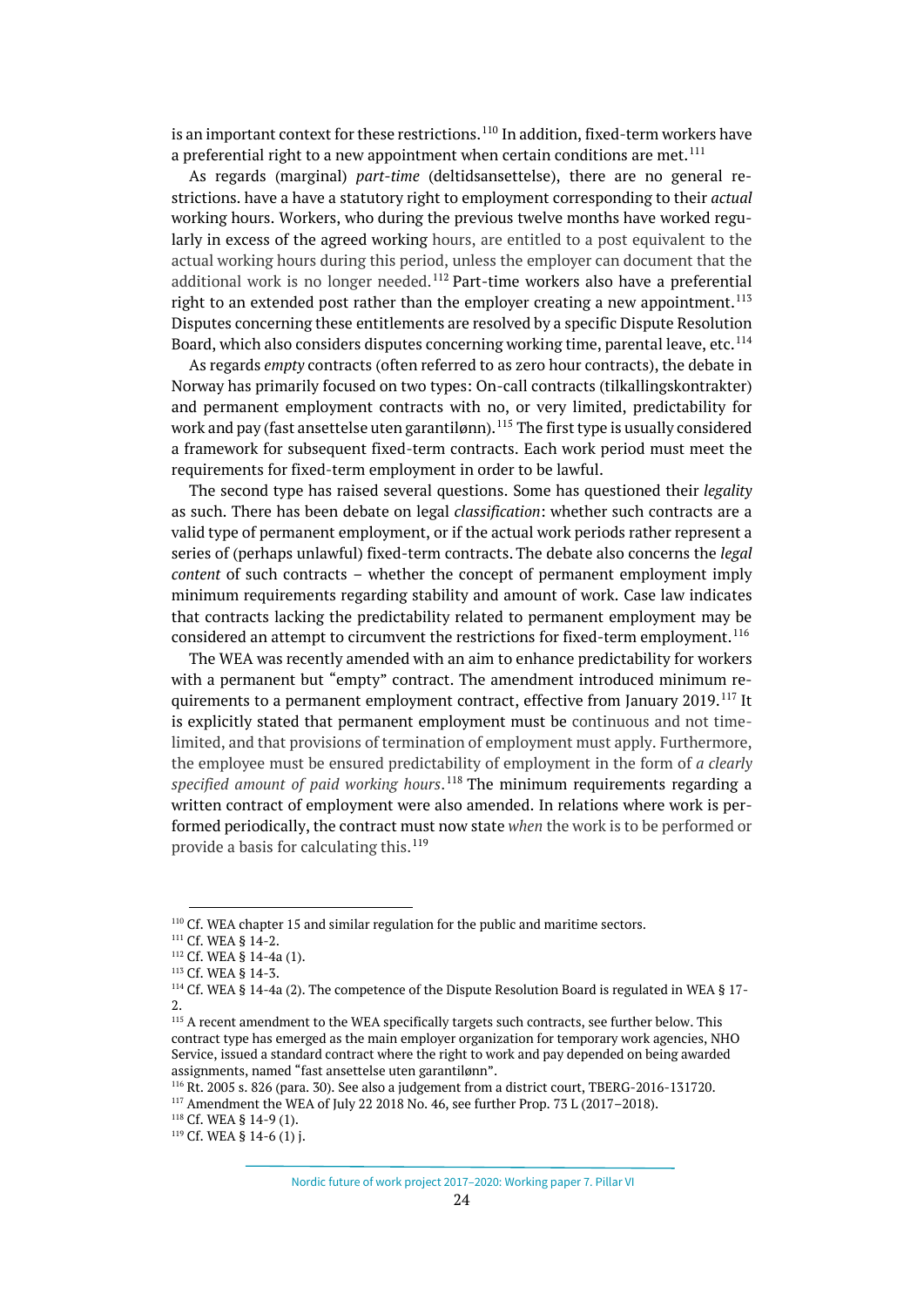#### <span id="page-24-0"></span>**4.4 Artificial employment contracts**

There are a few examples in Norway of companies offering artificial employment contracts. One example is *Employ*, who offers employment contracts to freelancers, and claim to combine the benefits of being an employee with the independence of being a freelancer.[120](#page-24-2) Another example is *Cool Company*, who offers "egenansettelse" and claim to reduce the risk of starting a company.<sup>[121](#page-24-3)</sup> Both companies undertake employer functions vis-à-vis government authorities, such as deducting taxes, reporting duties etc. It is however unclear whether the companies undertake the key employer function of providing work and pay, or if the workers rather bear the risk of not finding assignments.

Neither the legislator nor the courts have explicitly addressed the legal classification of such contracts. [122](#page-24-4) However, the restrictions of fixed-term work, rights for part-time employees and the recent amendments to the WEA mentioned above are particularly relevant to these types of contracts. It remains to be seen whether and how these provisions are implemented in these types of arrangements.

#### <span id="page-24-1"></span>**4.5 Platform work**

A typical feature of platform work is that workers are formally classified as independent contractors. Still, in Norway, some platform use employment contracts (marginal part-time) to regulate the platform-worker relation. [123](#page-24-5) In the case of *Foodora*, an appbased food delivery service, the couriers have employment contracts. Furthermore, the couriers have organized in the Norwegian Transport Union, and are negotiating with *Foodora* for a collective agreement.<sup>[124](#page-24-6)</sup>

The legal issue of employment status of platform workers is not yet addressed by Norwegian courts. A government committee on the sharing economy (Delingsøkonomiutvalget) raised the issue, but did not take a stand on the legal classification.[125](#page-24-7) The Labour Inspection Authority (Arbeidstilsynet) has however conducted inspection and control with several platform companies, including *Foodora*. Here, the Authority has issued orders based on a classification of the platform-worker relations as contracts of employment.<sup>[126](#page-24-8)</sup> However, in an earlier case of VaskerHyitt, a net based company mediating cleaning services, the Authority found the customers – not the company – to be the "employer" as regards specific statutory requirements for clean-ing services.<sup>[127](#page-24-9)</sup>

<span id="page-24-2"></span> <sup>120</sup> [https://employ.no/.](https://employ.no/)

<sup>121</sup> [https://coolcompany.com/no/.](https://coolcompany.com/no/)

<span id="page-24-4"></span><span id="page-24-3"></span> $122$  To this author's knowledge, The Labour Inspection Authority has not conducted inspection or control with such companies.

<span id="page-24-5"></span><sup>&</sup>lt;sup>123</sup> Kristin Jesnes, "Employment Models of Platform Companies in Norway: A Distinctive Approach*", Nordic Journal of Working Life Studies*, Vol. 9 2019, Special issue No 56, p. 53–73 [Jesnes 2019] formulates a typology of the employment models of platform companies in Norway. Employment contracts with marginal part-time – the "hybrid model"– is contrasted to both the standard employment contracts and self-employment.

<span id="page-24-6"></span> $124$  Kristin Jesnes, Anna Ilsøe and Marianne Jenum Hotvedt, "Collective agreements for platform workers? Examples from the Nordic countries", *Nordic future of work Brief 3*, Fafo March 2019.<br><sup>125</sup> NOU 2017: 4.<br><sup>126</sup> Desicion by the The Labour Inspection Authority 19.7.2016, ref. 2016/20783.

<span id="page-24-8"></span><span id="page-24-7"></span>

<span id="page-24-9"></span> $127$  Desicion by the The Labour Inspection Authority 16.7.2015, ref. 2014/58106. The requirements are set in regulations pusuant to WEA § 1-4 and § 4-1 (Forskrift 8. mai 2012 nr. 408 om offentlig godkjenning av renholdsvirksomheter og om kjøp av renholdstjenester).

Key concepts and changing labour relations in Norway. Part 1 Country report